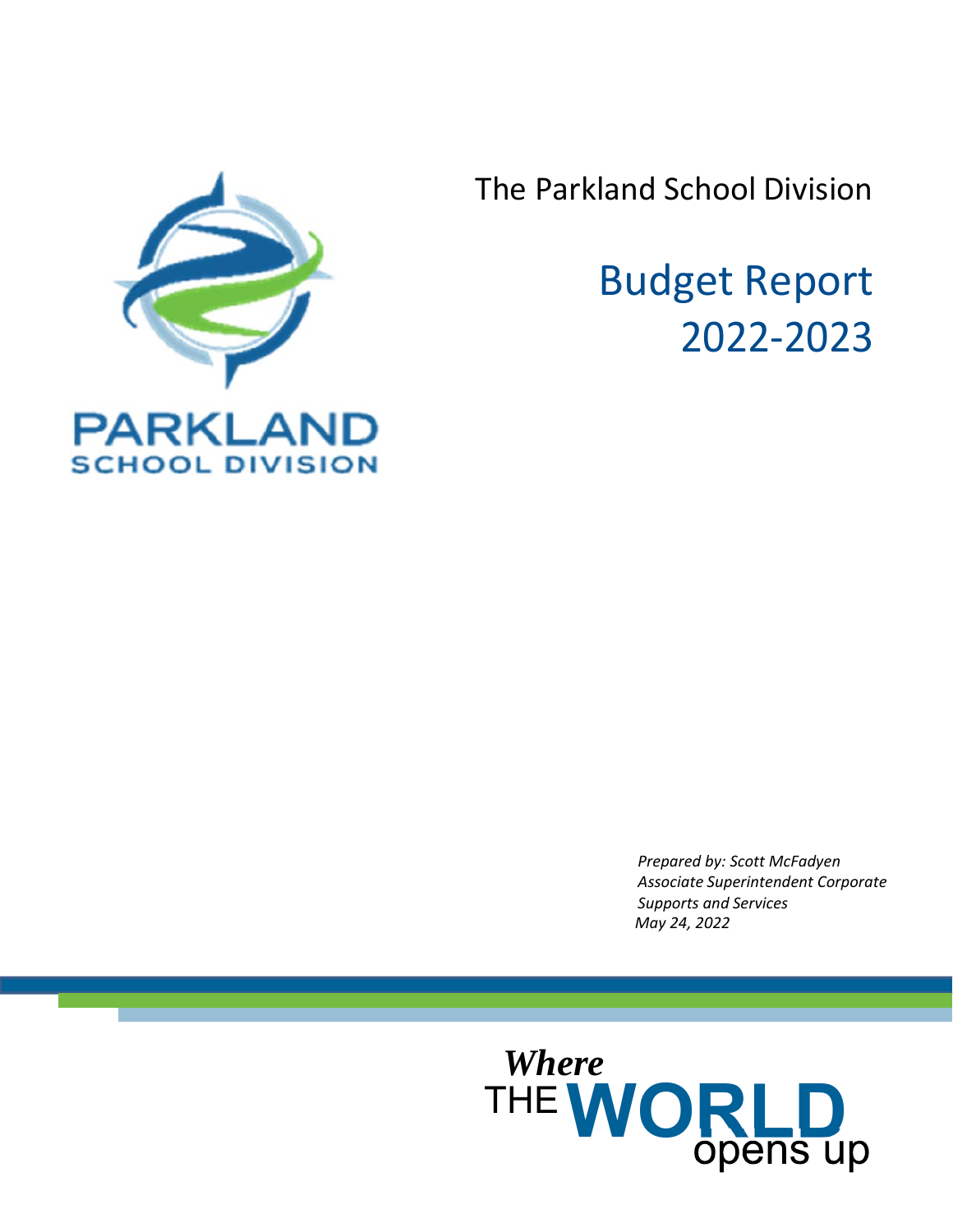Note the information presented in this document is summary information only. Please see the Parkland School Division website (www.psd.ca) for the document after Budget approval May 24, 2022.

# **TABLE OF CONTENTS**

|                   | <b>Executive Summary</b>           | 3  |
|-------------------|------------------------------------|----|
|                   | Governance                         | 3  |
|                   | <b>Budget Principles</b>           | 3  |
|                   | <b>Governance Priorities</b>       | 4  |
| -                 | <b>Budget Process</b>              | 6  |
|                   | Enrolment                          | 6  |
| ۰                 | <b>Funding Sources</b>             | 7  |
| -                 | Spending by Program                | 8  |
| -                 | <b>Expenditures by Category</b>    | 9  |
|                   | <b>Financial Impact</b>            | 9  |
|                   | <b>Financial Risk and Impact</b>   | 9  |
|                   | <b>Human Resources</b>             | 10 |
| -                 | <b>Asset Retirement Obligation</b> | 11 |
|                   | Capital Plan                       | 11 |
| <b>Schedule A</b> |                                    |    |
|                   | <b>Budget Enrolment Report</b>     | 12 |
| <b>Schedule B</b> |                                    |    |
|                   | <b>Budget Statements</b>           | 14 |

*Page*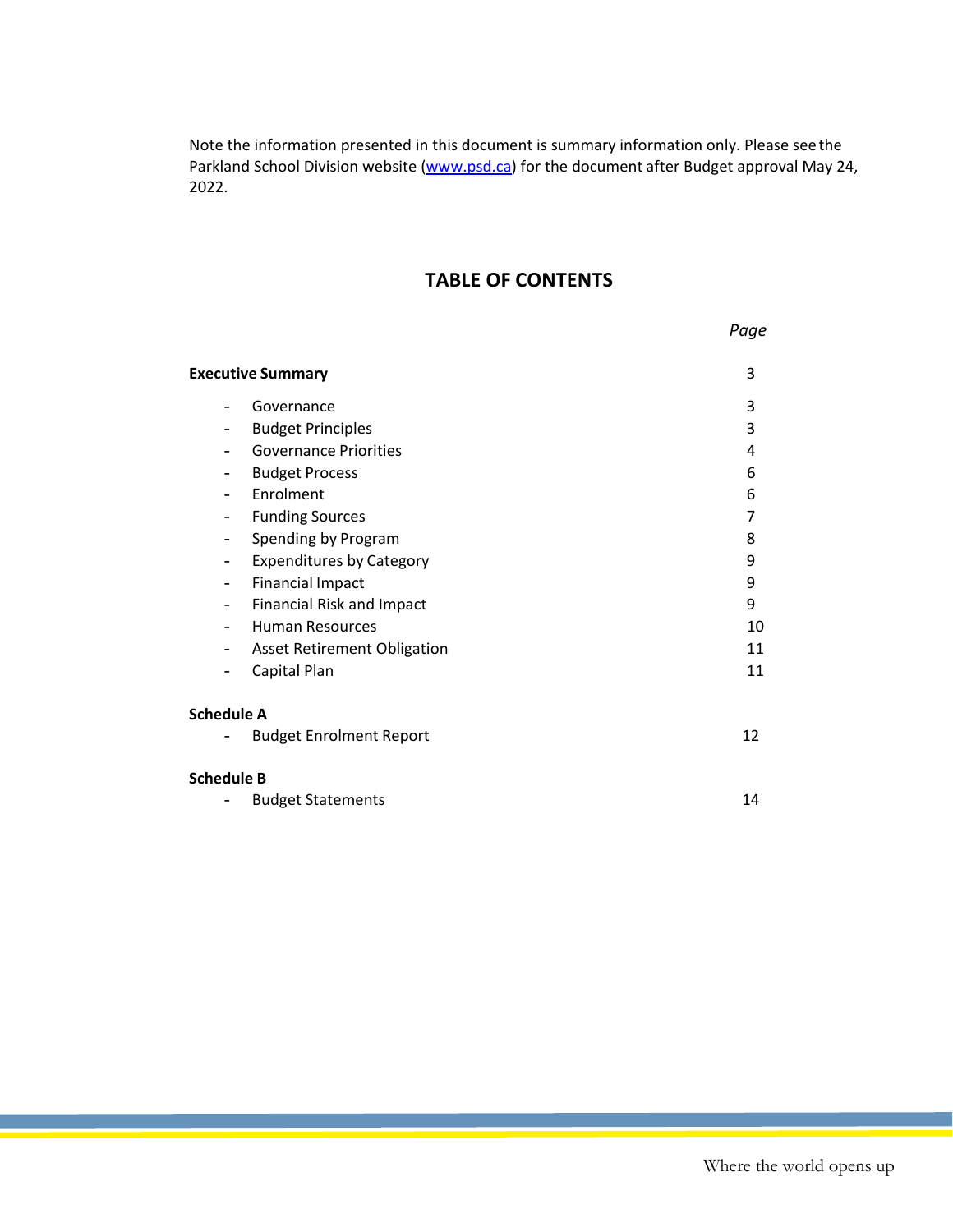## **EXECUTIVE SUMMARY**

The Parkland School Division (PSD) has a total operating budget of \$139.3 million an increase of \$5.4 million from the 2021-2022 budget. PSD provides public education services to the citizens of Parkland County, Town of Stony Plain and the City of Spruce Grove. The Division serves the educational needs of 12,271 students from Early Learning to Grade twelve within twenty‐four urban and rural instructional sites.

The executive summary presents highlights of the budget and organizational information of the school division.

#### **Governance**

PSD's Board of Trustees represents electoral wards in the City of Spruce Grove, the Town of Stony Plain and Parkland County. The Board is charged with the responsibility of providing for its stakeholders, an education system organized and operated in their best interests. It exercises this responsibility through setting of local educational policy and allocation of resources to meet its goals.

The Board has one main purpose, to provide educational services as required by the Education Act. There are seven Trustees that represent the City of Spruce Grove and surrounding area, the Town of Stony Plain and surrounding area plus rural communities to the west that include Duffield, Entwistle, Seba Beach, Tomahawk and Wabamun.

#### **Budget Principals**

PSD allocates its revenues in accordance with the following principles:

Equitable Allocation Model:

- *A fair, transparent and equitable allocation model.*
- *Equity is established through a process of collaboration and consensus building.*

Distributed Decision‐Making Principles:

- *Decentralized (site‐based budgets).*
- *Those who are closest to the activity will have the major influence in decision‐making*

*surrounding that activity. The Division's staff has the capability to make decisions about* 

*activities within the realms of its responsibility.* 

*Individuals will accept responsibility for their decisions.*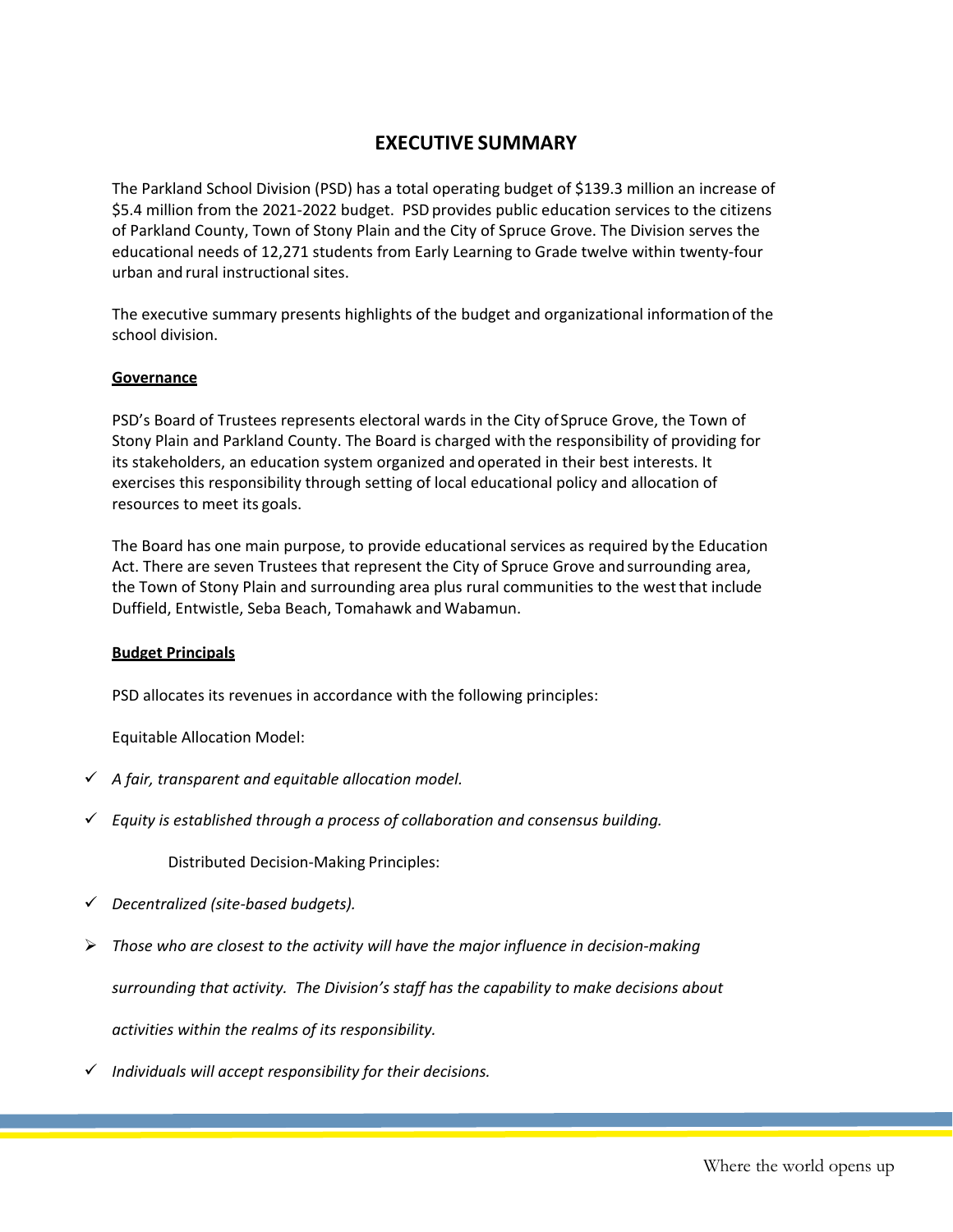*Informed decisions will be made with attention to balancing choice, responsibility and* 

*accountability, while maintaining alignment with the organization's mission, vision and* 

*principles.* 

*Decision makers will endeavor to consider the full scope of impact of their decisions and will* 

*collaborate with those who may be affected by such decisions.* 

#### **Governance Priorities**

Governance refers to the processes by which our trustees engage stakeholders within our local context, provide assurance that quality learning is occurring, demonstrate fiscal responsibility, strategically plan for improvement and foster community relationships.

Public assurance occurs when the public has trust and confidence that our Board of Trustees demonstrates stewardship of system resources with an emphasis on student success, generative community engagement, transparency and accountability.

Our Governance Priorities support our mission as we progress toward our vision for education:

#### **VISION:**

**Our students possess the confidence, resilience, insight, and skills required to thrive in, and positively impact, the world.** 

#### **MISSION:**

**We assure supportive learning environments, meaningful experiences and healthy relationships that create opportunities to develop resilience, to gain diversity in perspectives and to achieve enduring success.** 

The following Assurance Elements provide stakeholders with trust and confidence that Parkland School Division is well‐aligned to the *Alberta Business Plan for Education*:

Outcome 1: Alberta's students are successful;

Outcome 2: First Nation, Métis and Inuit students in Alberta are successful;

Outcome 3: Alberta has excellent teachers, school leaders, and school authority leaders;

and

Outcome 4: Alberta's K‐12 education system is well‐governed and managed.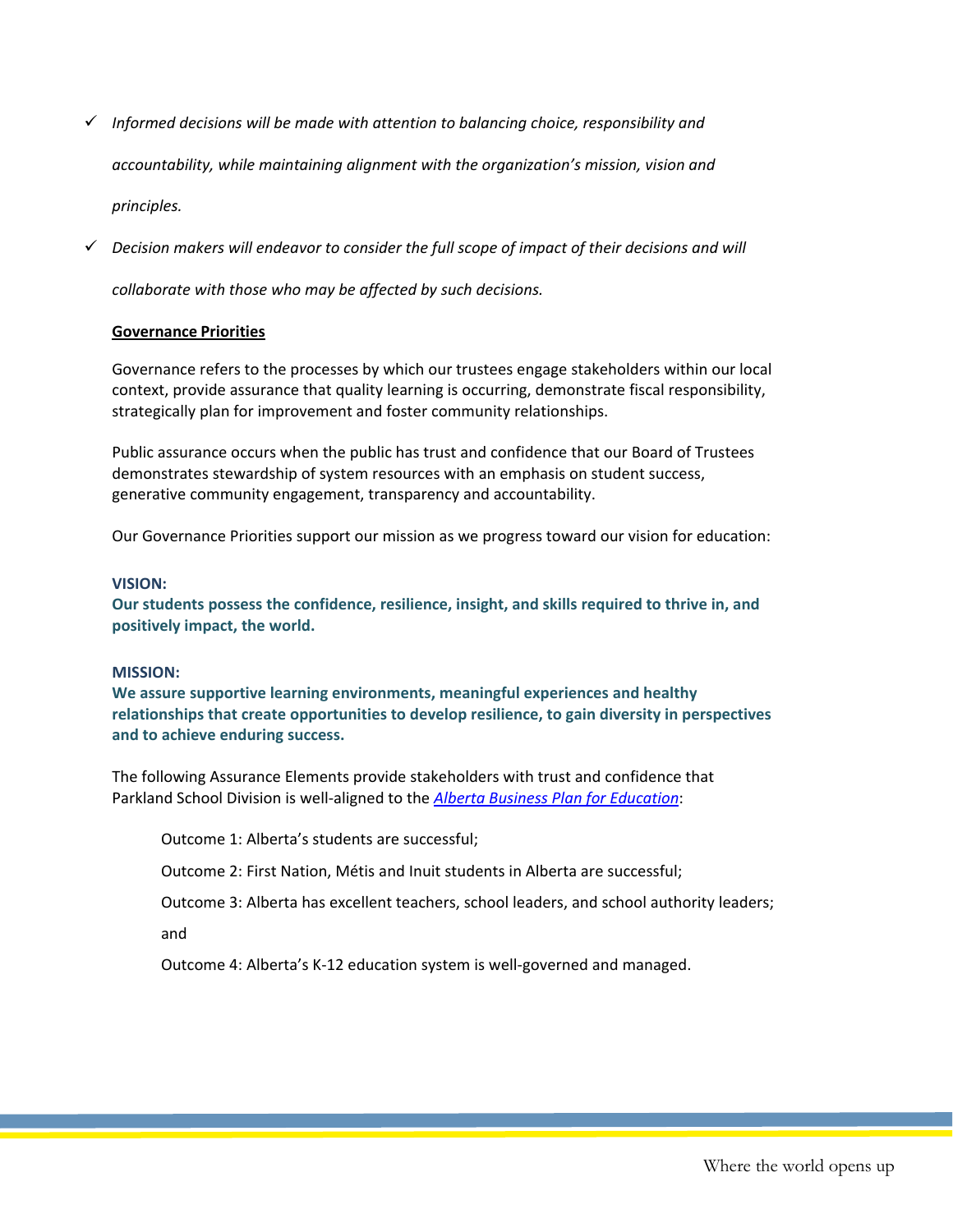Parkland School Division's Governance Domain includes the following key assurance elements in support of a well‐governed and well‐managed system:

#### **Trustees Foster Quality Learning and Wellness to Promote Student Achievement**

Trustees establish, monitor and govern a system of education that fosters quality learning and wellness to promote student achievement.

#### **Trustees Engage, Listen and Advocate**

Trustees consider and represent community perspectives and advocate, in a manner consistent with the Board's Vision, Mission and Values.

#### **Trustees Demonstrate Responsibility**

Trustees attend to governance actions and allocate fiscal resources in alignment with the Division's priorities and in accordance with all statutory, regulatory and disclosure requirements.

#### **Trustees Plan for Continual Improvement**

Trustees employ a cycle of continual improvement to inform ongoing planning and priority setting, and to further develop capacity.

#### **Trustees Foster Community Relationships**

Trustees promote positive community relationships within the Division and across the province, and engage with partners in education in a timely, frank and constructive manner.

Students, staff, parents and community representatives continued to affirm the Board's priorities through stakeholder engagements throughout 2021‐2022, and throughout the formation of the Board's Education Plan. Parkland School Division's stakeholders are confident that our assurance elements will deliver increased student success and well‐being.

| <b>Domain</b>                               |                                                                                                       |                                                   |                                                                                                         | <b>Assurance Element</b> |                                                      |                                                                             |
|---------------------------------------------|-------------------------------------------------------------------------------------------------------|---------------------------------------------------|---------------------------------------------------------------------------------------------------------|--------------------------|------------------------------------------------------|-----------------------------------------------------------------------------|
| <b>Student Growth</b><br>and Achievement    |                                                                                                       | <b>Students Demonstrate</b><br><b>Success</b>     |                                                                                                         |                          | <b>Students Demonstrate</b><br>Well-Being            |                                                                             |
| <b>Teaching and</b><br>Leading              | PSD Staff Build Systems and<br><b>Structures that Promote</b><br><b>Success and Well-Being</b>        |                                                   | PSD Staff Expand Success in<br>Literacy and Numeracy                                                    |                          |                                                      | PSD Staff Develop and Apply<br>Indigenous Foundational<br>Knowledge         |
| <b>Learning Supports</b>                    | <b>Support Systems Increase</b><br>Success and Well-Being                                             |                                                   | <b>Support Systems Promote</b><br>Care, Respect and Safety                                              |                          |                                                      | <b>Support Systems Promote</b><br>Equity, Community and<br><b>Belonging</b> |
| Governance                                  | <b>Trustees Foster</b><br>Quality<br>Learning and<br>Wellness to<br>Promote<br>Student<br>Achievement | <b>Trustees</b><br>Engage, Listen<br>and Advocate | <b>Trustees</b><br>Demonstrate<br>Responsibility                                                        |                          | <b>Trustees Plan for</b><br>Continual<br>Improvement | <b>Trustees Foster</b><br>Community<br>Relationships                        |
| <b>Local and Societal</b><br><b>Context</b> |                                                                                                       |                                                   | Staff, Students and Stakeholders Respond<br>to Unique and Diverse Cultural, Social and Economic Factors |                          |                                                      |                                                                             |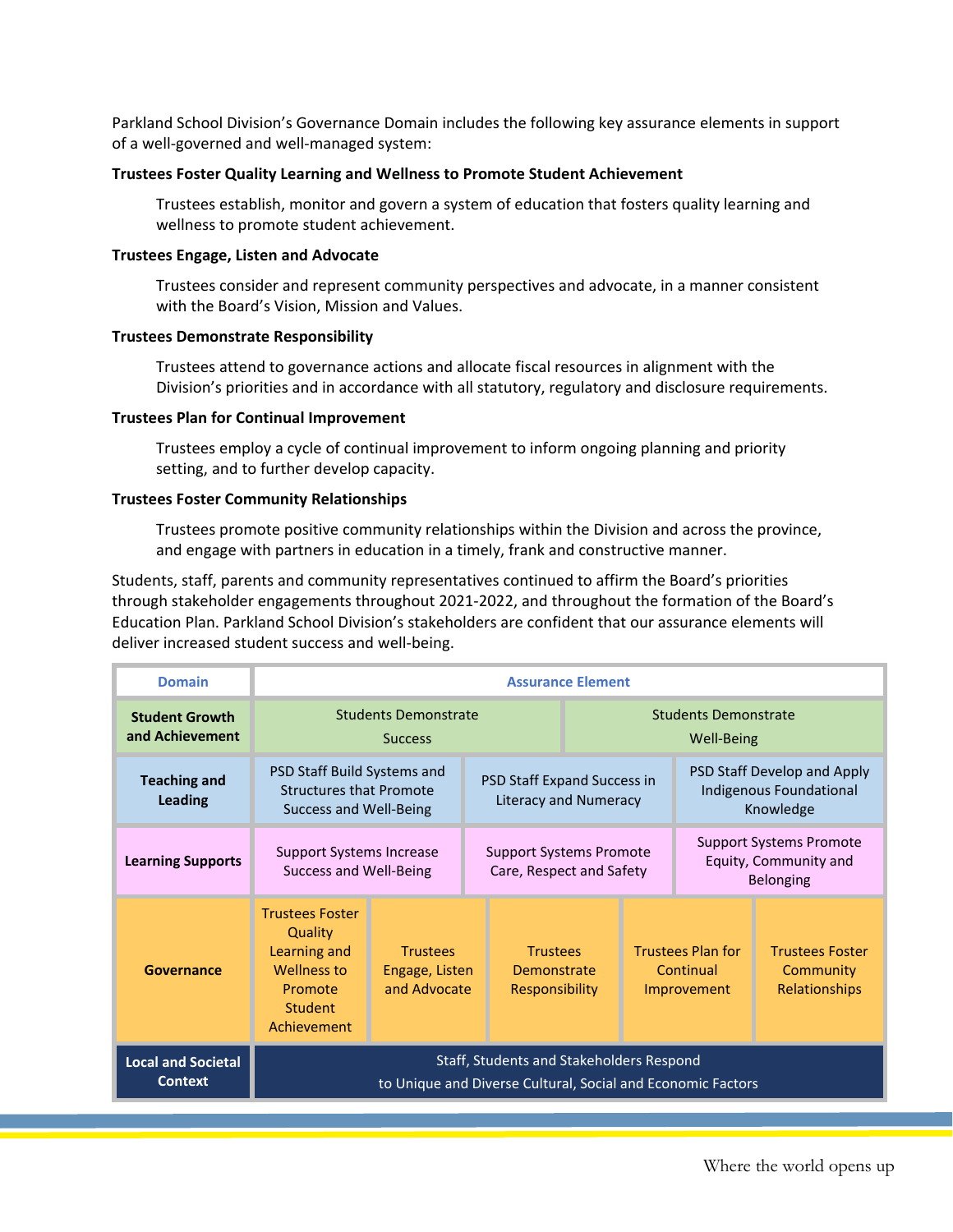Trustees, with school and system leaders, establish priorities, goals, strategies and performance measures to ensure that success for all students is obtained. The budget allocates resources to assist in achieving this end.

The Board of Trustees plans to promote further discussion and improvement of the Provincial Funding Model for education, and ensures that stakeholders have a clear understanding of the provincial process restrictions and subsequent challenges that impact the Board's ability to act on fiscal priorities for the Division.

The assurance elements are defined in detail in the Board's 2022‐2023 Education Plan. The plan includes specific avenues for development and performance measures.

#### **Budget Process**

The budget was developed based on funding and expenditure assumptions. Revenues are allocated in accordance with the equitable allocation model and distributed decision‐making principles. The Division allocation model was developed in collaboration with School Administrators, Directors and Senior Executive. Assumptions used to prepare the budget are approved by the board. The budget was sent out to site administrators for completion, review and compilation. The budget is presented to the Board for approval on May 24, 2022 regular board meeting. An updated forecast will be made in the fall to reflect actual September 30, 2022 enrolments.

#### **Enrolment**

PSD is forecasted to have 12,271 students enrolled in Early Learning through Grade twelve in the 2022‐2023 school year which is an increase of 654 students over the previous year's budget. This is an increase of 327 students from the September 29, 2021 enrolment count. Estimated enrolments at September 30, 2022 and comparative figures for the 2021‐2022 budget and the actual enrolments for the past five years are shown on Schedule A.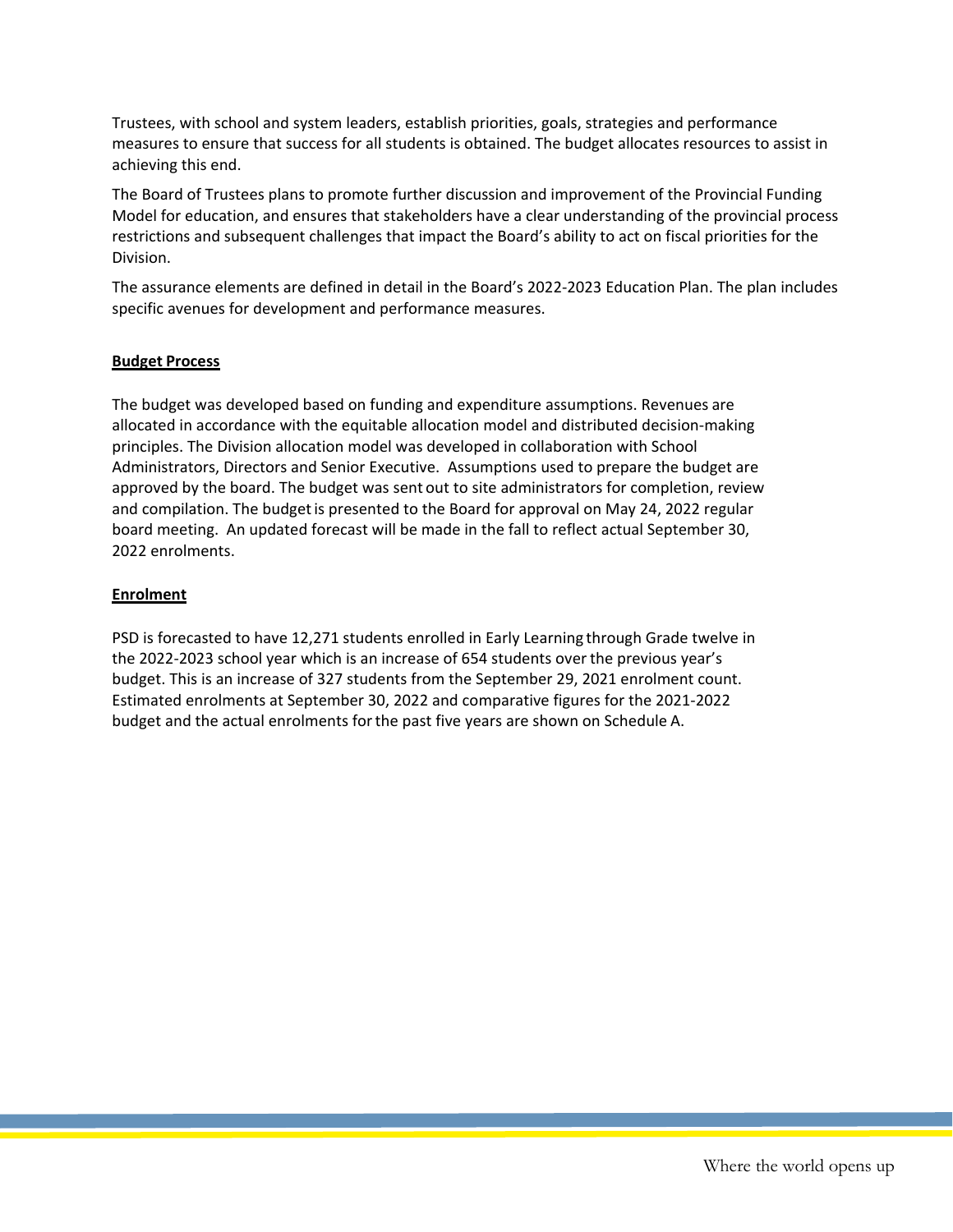#### **Funding Sources**

PSD is financially dependent on funding from the Province of Alberta and receives 96% of its funding from government sources. The Division has other revenues such as school fees, school generated funds, external grants and investment revenues which comprise only 4% of the total revenue.

Total budgeted revenues for 2022‐2023 are \$137.0 million. Total revenues for the Division increased by 3.9% or \$5.1 million from the 2021‐2022 budget.

#### **Instruction**

The 2022‐2023 budget is based on the Alberta government funding model which uses the three‐year weighted moving average enrolment to allocate funding grants. The weighted moving average (WMA) formula is based on 20% of the actual enrolments for the 2020‐21 school year, 30% of estimated enrolments for the 2021‐2022 school year and 50% of the projected enrolments for the 2022‐2023 school year. Using the WMA allocation, growth is not fully funded for three years. A Bridge Funding grant of \$6.4 million is included in this budget, however, it is unknown how long this grant will continue. Bridge Funding is expected to decline as these funds are used to fund enrolment growth throughout the province.

The WMA model is having an impact on instruction funding per student. In 2021‐22 the funding per student is forecast to be \$8,300 per student and the 2022‐23 budget is forecast to be under \$8,200 per student. Alberta Education instructional funding includes Alberta Education revenue from the schedule of program operations for pre‐k to grade 12.

#### **Operations & Maintenance**

Operations & Maintenance is up a total of \$87K from the 2021‐2022 budget. The increase consists of \$261K increase in the Operations & Maintenance grant and a decrease of \$174K in operational Infrastructure Maintenance and Renewal (IMR). Operations & Maintenance is budgeted to operate within its funding envelope.

The IMR grant which provides operational funds for school and facility upgrading projects, is \$1.3 million. Funding provided under the existing IMR program is no longer subject to the 30% capitalization requirement since Capital Maintenance Renewal (CMR) funding is now allocated for specific maintenance and renewal capital projects.

The CMR program was introduced in the 2021-2022 budget to provide funding for specific maintenance and renewal projects identified by school jurisdictions and approved in accordance with treasury board and finance criteria. CMR funding may only be used for the purpose for which it is approved. Completed projects must be capitalized unless otherwise stated and is allocated based on the government fiscal year (April  $1 -$  March 30<sup>th</sup>).

#### **Board & System Administration**

Administration is a targeted grant based on a percentage of total operating expenses. The Administration grant is a fixed amount for three years, which began in 2020‐2021.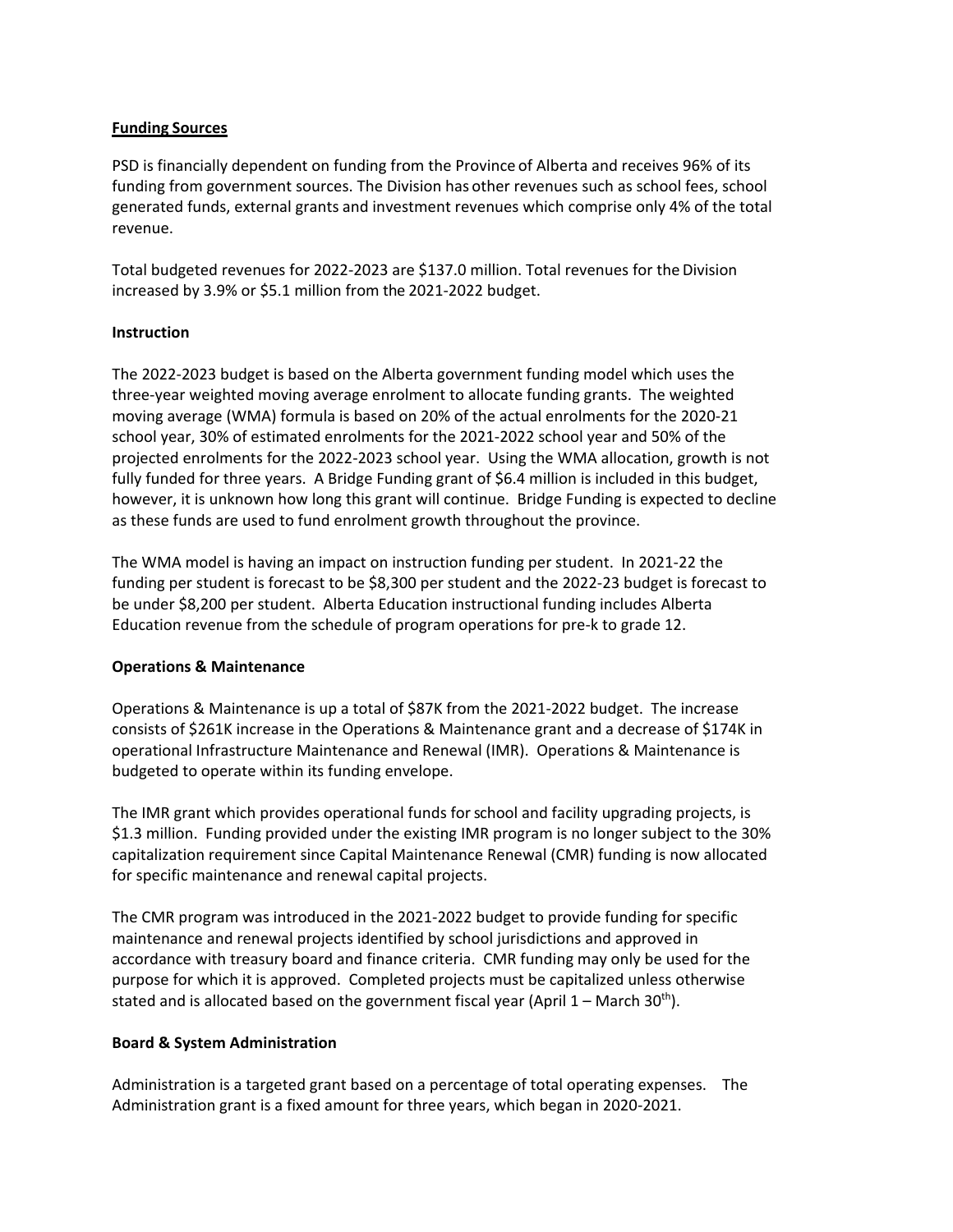#### **Transportation**

Transportation funding increased by 4.6% (\$425K) and will operate within its funding envelope.

#### **External Services**

Amortization of supported buildings utilized through external services is recognized as revenue. External services include services offered outside the Board's regular education programs for students who are served by the Board. Some examples of external services include joint use agreements with municipalities (Horizon Stage), after school care and services provided to external organizations and individuals (custodial).

#### **Spending by Program**

Funding is allocated to Division programs and services to ensure that programs meet the needs of students and schools remain viable. The \$139.3 million is allocated to four major program areas. The four major programs include Instruction, Operations and Maintenance, Transportation and Board & System Administration.

#### **Instruction**

Instruction is the allocation to all schools and other instructional programs and services that provide educational opportunities to students within the school division.

Some of the instructional programs include Early Learning, Special Education and Outreach Programs. Instructional services provided centrally are included in the Instruction program.

#### **Operations & Maintenance**

The Operations and Maintenance activities relate to the Division's responsibility for the construction, operation, maintenance, insurance, safety and security of all school buildings.

#### **Transportation**

The Transportation program relates to all activities of transporting students to, from and between schools. Funding has been based on a fixed allocation since the 2019‐20 school year as Alberta Education is still in the process of developing a new funding model for transportation. The transportation program received a funding increase of 4.6%.

#### **Board & System Administration**

Administration includes Board Governance, Office of the Superintendent and Deputy Superintendent, Financial Services, Human Resources, and System Instructional Support.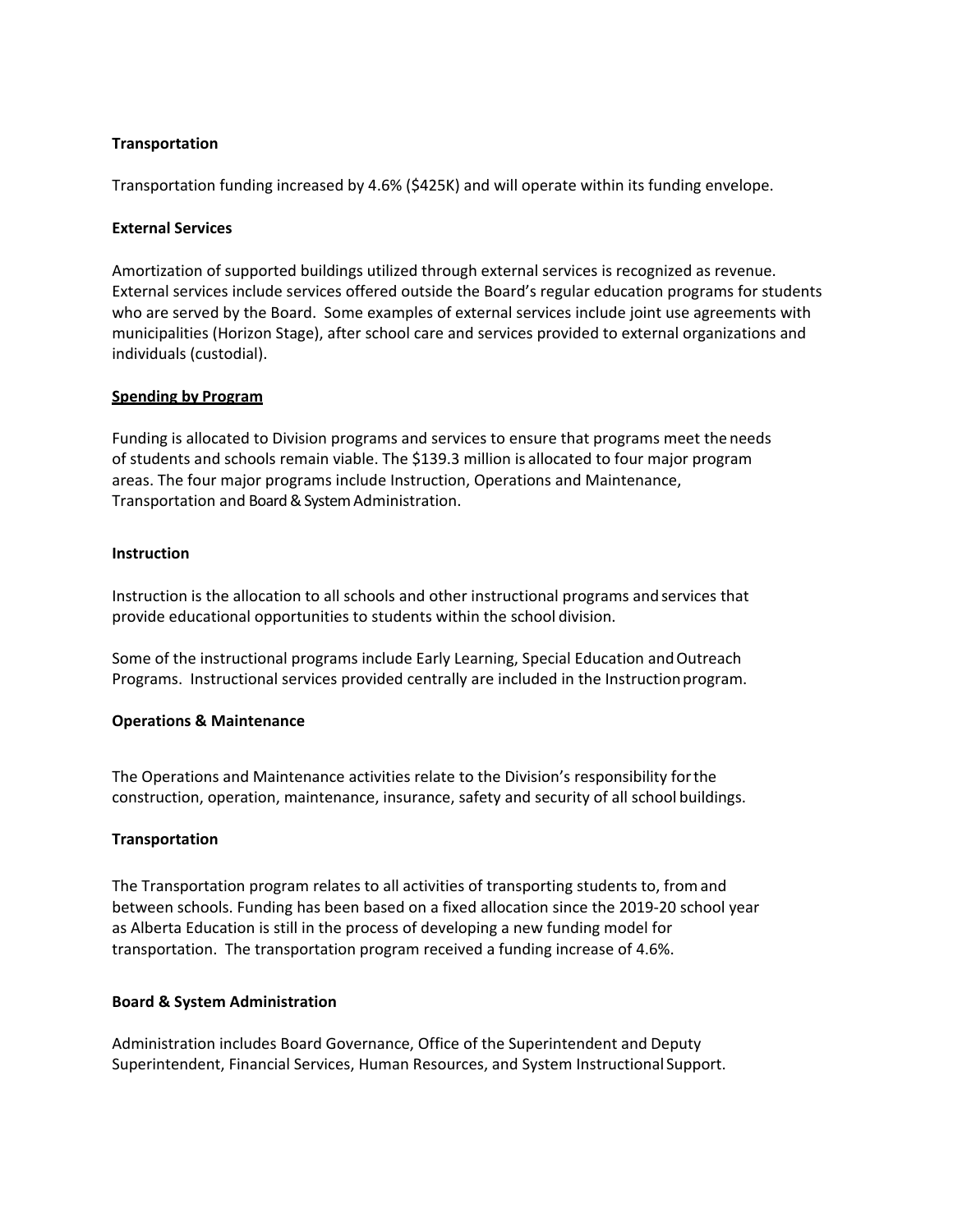#### **Expenditures by Category**

PSD will spend approximately \$104.9 million on human resources, which is about 75% of the Division's budget.

The Central Alberta Association of Municipal and School Employees (CAAMSE) has a collective agreement with a term of September 1, 2019 to August 31, 2023.

The International Union of Operating Engineers (IUOE) collective agreement expires August 31, 2023.

The Alberta Teachers Association collective agreement expired August 31, 2020. Central table negotiations are currently in progress.

The Alberta government has an active role in bargaining through legislation and formed the Teachers' Employer Bargaining Association (TEBA) represented by government and school boards to create an effective bargaining structure that will meet the needs of teachers, students and the public.

#### **Financial Impact**

The 2022‐2023 budget is planning the utilization of \$2.3 million in operating reserves. The Division requires Ministerial approval to use operating reserves, which became effective in 2020‐2021. The Division's Accumulated Operating Reserves before School Generated Funds is projected to be \$6.0 million as of August 31, 2022 based on the current year Q2 forecast. The 2022‐2023 budget leaves operating reserves at \$4.0 million or 2.87% of operating expenses.

#### **Financial Risk and Impact**

One of the risks to the Division is that funding is based on the WMA enrolments and the Division only receives 50% of the funding for new students. The allocation model has some risk as the Division is allocating resources to schools based on projected enrolments at September 30. These projections are due to government at the beginning of January prior to the budget year.

In addition, we are slowly emerging from a global pandemic. A new variant in the future could have parents questioning whether in-class learning or online learning options are best.

The ATA is in the process of negotiating a new collective agreement that could lead to higher costs once negotiations are completed.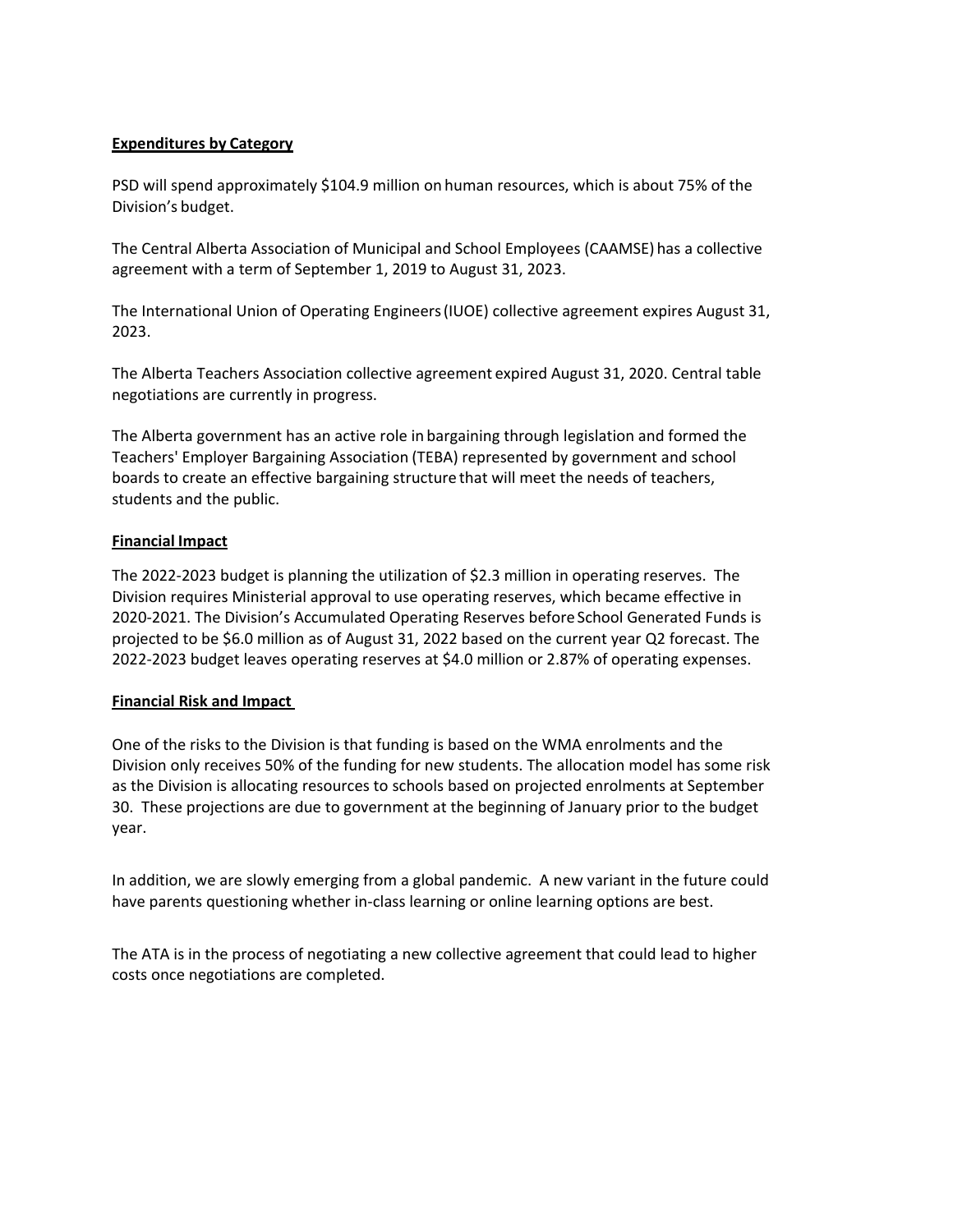The Division is part of a consortium that has helped to stabilize insurance costs. As the current policy requires payment of the first \$500K in the occurrence of a catastrophic event or loss, the Division must hold these funds in reserve for such an event. The risk to the Division is if one or more of these events took place within a short period of time, reserves could be depleted very quickly.

As communities mature and change, we are experiencing different demands for student spaces in our schools. The Board is committed in its efforts to hear from the community. Trustees continue to connect with stakeholders through public engagement.

The Division will need to monitor Accumulated Operating Reserves in future operating budgets to ensure that it maintains an appropriate balance between meeting the needs of students and the financial health of the Division. The amount of reserves will be dependent on future financial resources and expenditure decisions made by the Division along with the requirements in Bill 5 that require the Division to get ministerial approval before it is able to utilize operating reserves.

A cap on operating reserves was introduced in the 2022‐2023 budget by Alberta Education. The maximum operating reserve percentage for the Division is equivalent to the Division's System Administration percentage of 3.15% multiplied by the prior year Audited Financial Statements (AFS) operating expenses. The risk associated with this is that the budget is prepared in March/April to estimate operating reserves and actuals are not realized until much later in the year. Any reserves in excess of reserve limits will be recovered by Alberta Education.

A summary of PSD budgeted revenues, expenditures and operating reserves is shown on Schedule B.

#### **Human Resources**

Division staffing has the greatest impact on the educational opportunities provided to students within PSD and consequently makes up 75% of the Division's budget. Total salaries and benefits for the Division increased by \$5.7 million or 5.8% over the 2021-2022 budget. The increase in staffing is the result of new positions, increases in benefit costs including employer payroll taxes, an increase in WCB costs and changes in standard costs.

The Division will employ 629.1 full time equivalent teaching (FTE) and 432.9 full time equivalent support staff in 2022‐2023 which is an increase of 28.2 FTE teaching staff and an increase of 16.2 FTE support staff over the 2021‐2022 budget. Overall staffing increased 44.4 FTE or 4.4%. The increase in 2022‐2023 consists of an increase in teaching positions, central instructional positions and a school administrative position.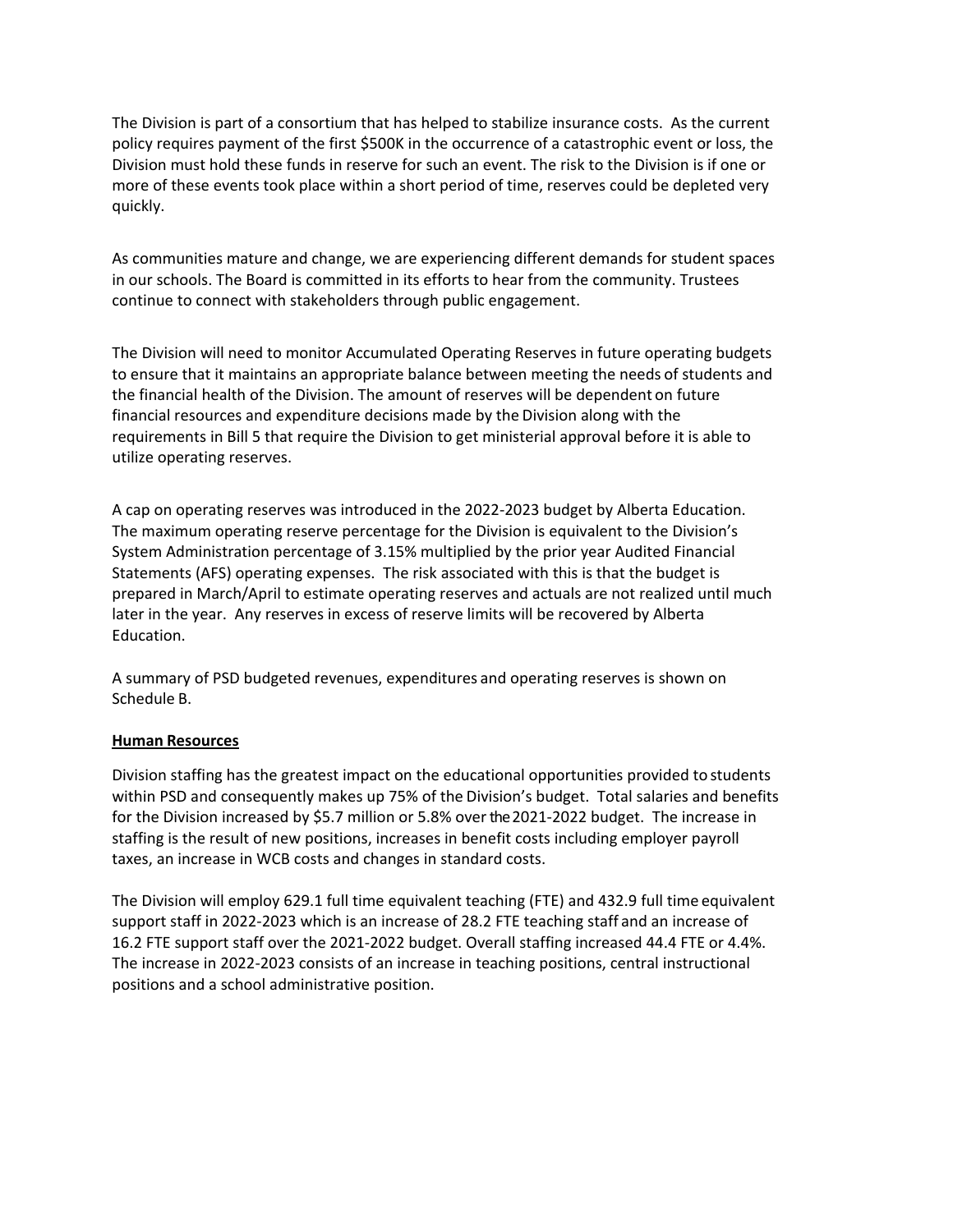The increase in support staff is primarily due to the increase of educational assistants and additional counselling positions to support students.

|              | 2022-23 | 2021-22    | <b>Total</b> | <b>Instruction</b> | <b>Instruction</b>       | <b>Admin</b> | <b>Maintenance</b> | Transportation |
|--------------|---------|------------|--------------|--------------------|--------------------------|--------------|--------------------|----------------|
|              | FTE.    | <b>FTE</b> | Change       | <b>Schools</b>     | <b>Central</b>           |              |                    |                |
| Certificated | 629.08  | 600.85     | 28.23        | 26.23              | 2.00                     |              |                    |                |
| Support      | 432.87  | 416.67     | 16.20        | 15.92              | $\overline{\phantom{a}}$ | ٠            | 0.56               | (0.29)         |
|              | 1061.95 | 1017.52    | 44.43        | 42.16              | 2.00                     | 0.00         | 0.56               | $-0.29$        |

#### **Asset Retirement Obligation**

A new accounting standard comes into effect for all public sector reporting entities with Fiscal years beginning April 1, 2022 or later. The accounting standard PS3280 – Asset Retirement Obligations (ARO) addresses the reporting of legal obligations associated with the retirement of tangible capital assets including the removal of hazardous materials such as asbestos. Although Alberta Infrastructure normally funds this work, the Division is required to account for it until agreements are in place during the modernization or replacement of a school. The Division will record offsetting revenues at the time the work is done if the work is supported by government. The total ARO estimated for the Division is \$9.2M. In 1991, legislation was put in place on asbestos to ban the use of hazardous materials in building construction, however, materials in inventory may have continue to be used until approximately 1995.

This results in \$7.2M of past amortization up to the end of 2022 that is recorded against the Division's Accumulated Operating Surplus. Expenses related to ARO in the 2022‐2023 budget are \$233K. The ARO within the accumulated operating surplus is not included in calculating the Division's operating reserves that are available to the Division and caps imposed by government.

#### **Capital Plan**

All new school facilities are funded by the Province of Alberta in consultation with the Department of Infrastructure. Each year, school divisions submit facility needs for the next three years and await funding and approval from the province.

The year one, priority one of the Board approved Capital Plan is the replacement of Spruce Grove Composite High School (SGCHS). The year one priority two is a new K‐9 school on the east side of Spruce Grove. The year two, priority one is the modernization of Tomahawk School with a focus on the gym. The year two, priority two is the modernization and preservation of Brookwood School. The year three, priority one is the modernization and preservation of Forest Green School. The year three, priority two is a new K‐9 school on the west side of Spruce Grove.

The Capital Plan for 2022‐2025 is referenced for information purposes only, and does not form part of PSD's operating budget.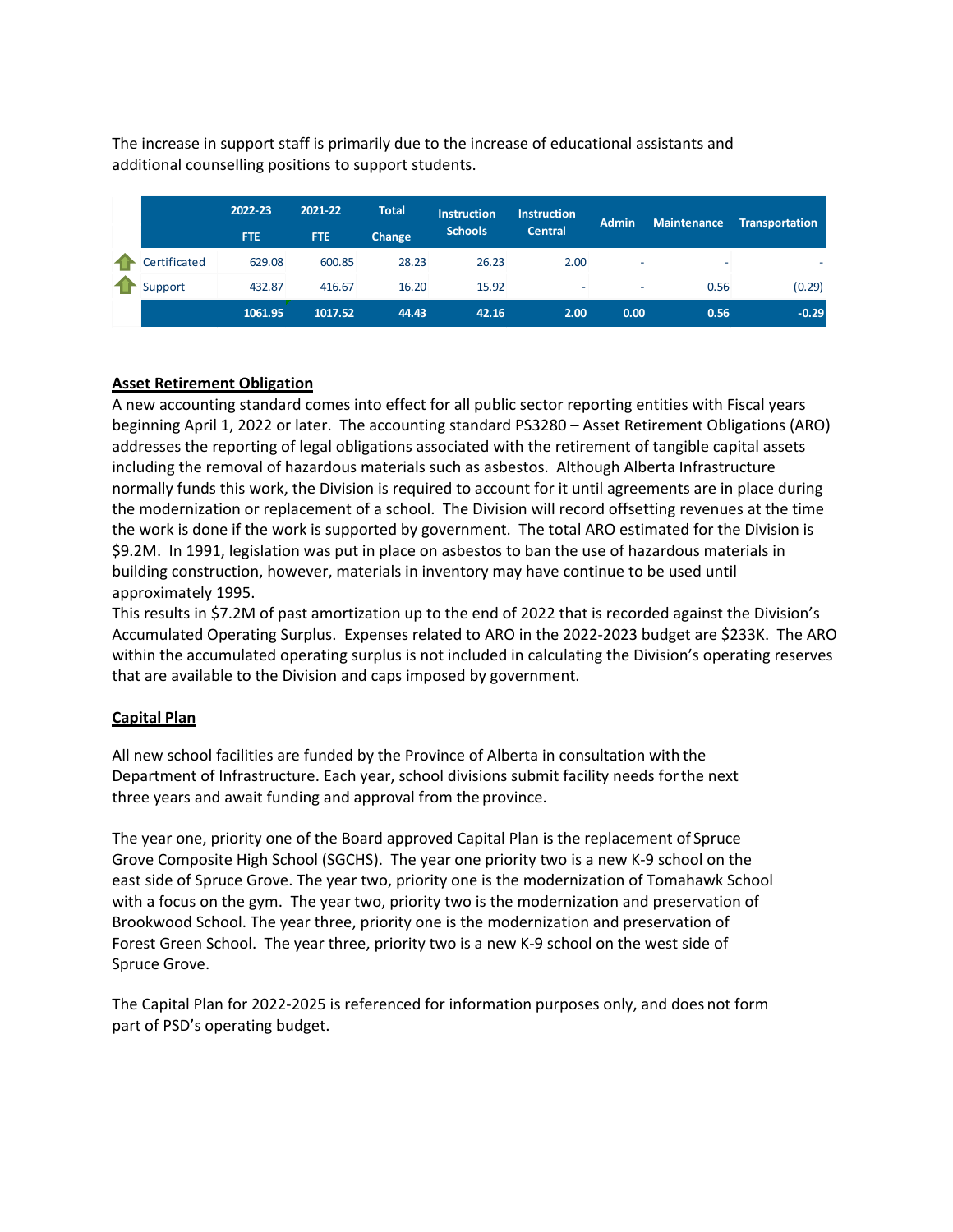#### **Schedule A ‐ 2022‐2023 Budget**

**Enrolment Report**

|                                  |       |     |     |     |     |     |     |     |     |     |            |                 |     |      | <b>Budget</b>   | <b>Budget</b> | Actual<br>Sep 29 | Actual<br>Sep 30 | Actual<br>Sep 30 | Actual<br>Sep 30 | Actual<br>Sep 30 | Actual<br>Sep 30 |
|----------------------------------|-------|-----|-----|-----|-----|-----|-----|-----|-----|-----|------------|-----------------|-----|------|-----------------|---------------|------------------|------------------|------------------|------------------|------------------|------------------|
| <b>School Name</b>               | Pre-K | к   |     |     | -3  |     | 5   | -6  |     |     |            | 10 <sup>1</sup> | 11  | 12   | 2022-23         | 2021-22       | 2021             | 2020             | 2019             | 2018             | 2017             | 2016             |
| Blueberry                        |       | 60  | 60  | 55  | 55  | 64  | 54  | 54  | 68  | 50  | 50         |                 |     |      | 570             | 532           | 572              | 557              | 592              | 581              | 572              | 553              |
| Brookwood                        | 50    | 80  | 90  | 86  | 97  | 88  |     |     |     |     |            |                 |     |      | 491             | 501           | 493              | 498              | 524              | 502              | 777              | 712              |
| <b>Connections for Learning</b>  |       |     | 17  | 24  | 18  | 32  | 35  | 57  | 68  | 102 | 93         | 16              | 19  | 23   | 509             | 518           | 593              | 427              | 242              | 236              | 137              | 151              |
| Home Ed                          |       |     | 17  | 16  | 14  | 18  | 17  | 16  | -17 | 10  | 10         |                 |     |      | 150             | 103           | 165              | 257              | 42               | 37               | 31               | 42               |
| <b>Bright Bank Institutional</b> |       |     |     |     |     |     |     |     |     |     |            |                 |     |      | <b>Contract</b> | $\bullet$     | $\boldsymbol{0}$ | 11               | 12               | 12               | 12               | 10               |
| Copperhaven<br>Duffield          |       | 70  | 73  | 96  | 87  | 76  | 91  | 66  | 66  | 82  | 49         |                 |     |      | 756             | 753           | 739              | 708              | 707              | 599              |                  |                  |
|                                  |       | 32  | 32  | 32  | 32  | 23  | 32  | 22  | 24  | 25  | 32         |                 |     |      | 286             | 250           | 282              | 238              | 282              | 290              | 289              | 312              |
| École Broxton Park               | 74    | 75  | 87  | 82  | 68  | 61  | 69  | 70  | 62  | 58  | 38         |                 |     |      | 744             | 683           | 689              | 665              | 667              | 670              | 729              | 711              |
| École Meridian Heights           |       | 76  | 76  | 67  | 75  | 88  | 66  | 67  | 65  | 71  | 67         |                 |     |      | 718             | 728           | 724              | 716              | 757              | 725              | 732              | 705              |
| Entwistle                        |       | 12  | 14  | -13 | 11  | 13  | 21  | 12  |     |     | $\epsilon$ |                 |     |      | 116             | 122           | 126              | 122              | 125              | 133              | 121              | 133              |
| <b>Forest Green</b>              |       | 34  | 36  | 30  | 37  | 32  | 37  | 28  |     |     |            |                 |     |      | 234             | 199           | 229              | 226              | 254              | 275              | 301              | 275              |
| Graminia                         |       | 50  | 55  | ΔS  | 53  | 51  | 54  | 52  | 62  | 43  | 53         |                 |     |      | 521             | 522           | 527              | 501              | 521              | 524              | 526              | 531              |
| Greystone Centennial Middle      |       |     |     |     |     |     | 96  | 95  | 110 | 104 | 120        |                 |     |      | 525             | 525           | 536              | 511              | 516              | 512              | 537              | 549              |
| High Park                        | 26    | 40  | 47  | 37  | 45  | 36  | 63  | 56  | 57  | 63  | 50         |                 |     |      | 520             | 510           | 531              | 513              | 539              | 513              | 533              | 485              |
| Memorial Composite High          |       |     |     |     |     |     |     |     |     |     |            | 450             | 394 | 390  | 1,234           | 1,057         | 1117             | 1027             | 1,073            | 1,086            | 1122             | 1154             |
| Millgrove                        |       | 96  | 92  | 109 | 103 | 98  |     |     |     |     |            |                 |     |      | 498             | 450           | 470              | 464              | 505              | 473              | 545              | 555              |
| Muir Lake                        |       | 43  | 65  | 50  | 70  | 54  | 60  | 45  | 29  | 43  | 35         |                 |     |      | 494             | 431           | 460              | 423              | 467              | 458              | 450              | 436              |
| <b>Parkland Village</b>          |       | 20  | 21  | 25  | 26  | 25  |     |     |     |     |            |                 |     |      | 117             | 157           | 145              | 149              | 192              | 186              | 189              | 196              |
| <b>Prescott Learning Centre</b>  |       | 85  | 95  | 70  | 73  | 96  | 125 | 117 | 96  | 113 | 100        |                 |     |      | 970             | 887           | 879              | 842              | 850              | 829              | 741              | 587              |
| Seba Beach                       |       |     |     |     |     |     |     |     |     |     |            |                 |     |      | $\sim$          | $\sim$        | $\sim$           |                  | 66               | 75               | 97               | 105              |
| Spruce Grove Composite High      |       |     |     |     |     |     |     |     |     |     |            | 407             | 420 | 353  | 1.180           | 1,072         | 1134             | 1,097            | 1,032            | 1,029            | 987              | 1038             |
| <b>Stony Plain Central</b>       | 24    | 44  | 40  | -43 | 42  | 47  | 48  | 50  | 82  | 90  | 85         |                 |     |      | 595             | 592           | 603              | 571              | 638              | 616              | 602              | 595              |
| Tomahawk                         |       | ۰Q  | 11  |     | 10  |     | 11  | 13  |     |     | 12         |                 |     |      | 100             | 95            | 102              | 95               | 92               | 108              | 115              | 110              |
| Wabamun                          |       | 10  |     | 13  | 10  | 12  | 12  | 12  | 20  |     | 20         |                 |     |      | 126             | 113           | 126              | 115              | 102              | 83               | 96               | 118              |
| Woodhaven Middle                 |       |     |     |     |     |     | 98  | 108 | 75  | 83  | 86         |                 |     |      | 450             | 423           | 427              | 415              | 451              | 467              | 633              | 621              |
| Projected Additional Enrolments* |       | 30  |     |     |     |     |     |     |     |     |            |                 |     |      | 48              | 65            |                  |                  |                  |                  |                  |                  |
| <b>ECS - Grade 12 Enrolment</b>  | 174   | 871 | 937 | 904 | 927 | 924 | 990 | 941 | 919 | 963 | 906        | 881             | 842 | 773  | 11,952          | 11,297        | 11,669           | 11,148           | 11,248           | 11,019           | 10,874           | 10,684           |
| Outreach Programs                |       |     |     |     |     |     |     |     |     |     |            | 27              | 62  | 230  | 319             | 320           | 275              | 369              | 278              | 162              | 187              | 204              |
| Projected Additional Enrolments* |       |     |     |     |     |     |     |     |     |     |            |                 |     |      | - 1             |               |                  |                  | 51               | 103              | 62               | 80               |
| <b>Outreach Programs</b>         |       |     |     |     |     |     |     |     |     |     |            | 27              | 62  | 230  | 319             | 320           | 275              | 369              | 329              | 265              | 249              | 284              |
| <b>Total Enrolment</b>           | 174   | 871 | 937 | 904 | 927 | 924 | 990 | 941 | 919 | 963 | 906        | 908             | 904 | 1003 | 12.271          | 11.617        | 11.944           | 11.517           | 11.577           | 11.284           | 11.123           | 10,968           |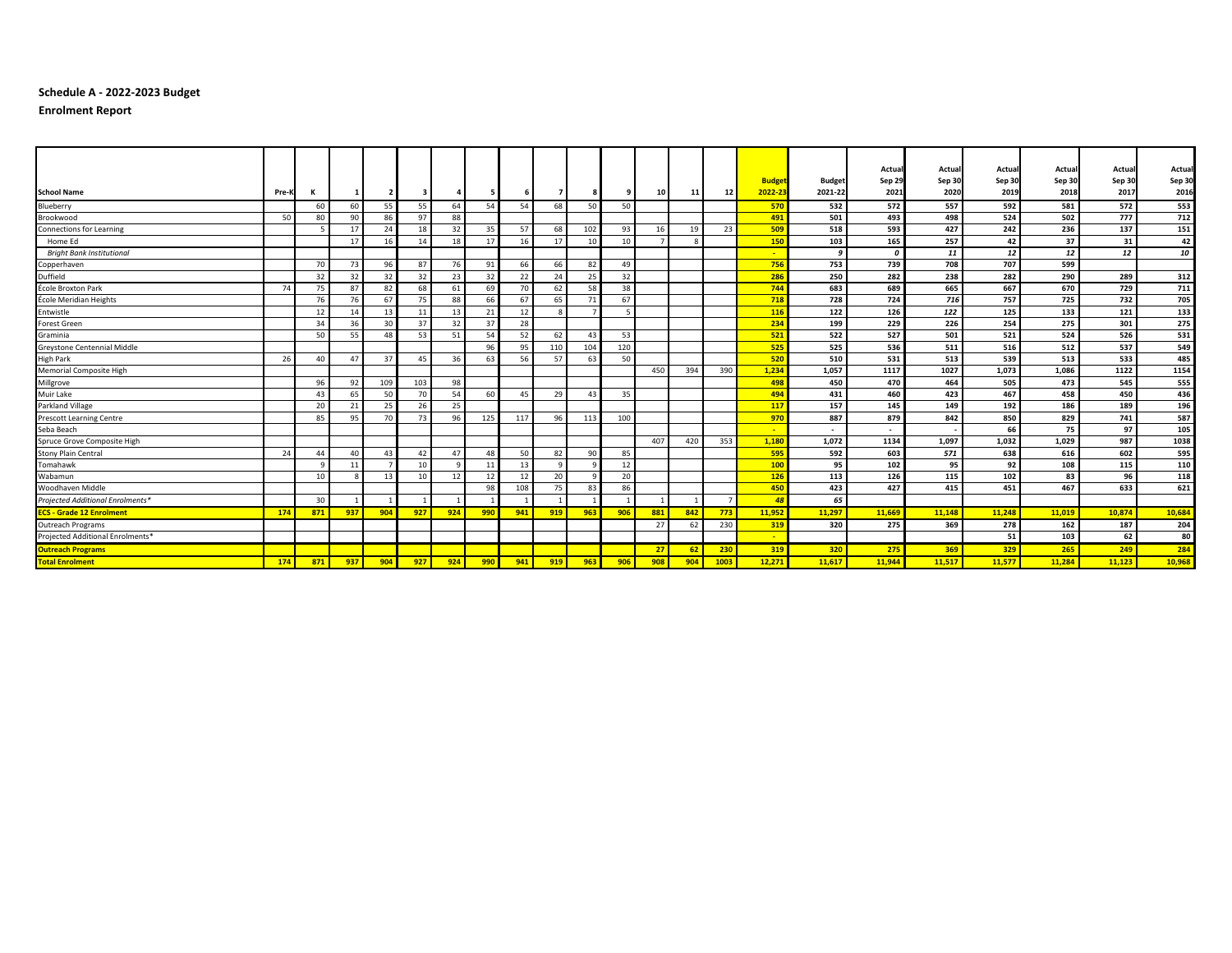#### **Schedule A ‐ 2022‐2023 Budget**

#### **Enrolment Report**

#### **Community A**

|                          | Pre-K | ECS |  |    |  |    |  | וח | 11 | 12 <sub>h</sub> | <b>Budg</b><br>2022-23 | <b>Budget</b><br>2021-22 | Actual<br>Sep 29<br>2021 | Actual<br>Sep 30<br>2020 | Actual<br>Sep 30<br>2019 | Actual<br>Sep 30<br>2018 | Actual<br>Sep 30<br>2017 | Actual<br>Sep 30<br>2016 |
|--------------------------|-------|-----|--|----|--|----|--|----|----|-----------------|------------------------|--------------------------|--------------------------|--------------------------|--------------------------|--------------------------|--------------------------|--------------------------|
| <b>School Name</b>       |       |     |  |    |  |    |  |    |    |                 |                        |                          |                          |                          |                          |                          |                          |                          |
| Duffield                 |       |     |  | 32 |  |    |  |    |    |                 |                        | 250                      | 2821                     | 238 I                    | 282                      | 290                      | 289                      | 312                      |
| Entwistle                |       |     |  | 11 |  |    |  |    |    |                 |                        | 1221                     | 126                      | 122 l                    | 125                      | 133 l                    | 121                      | 133                      |
| Seba Beach               |       |     |  |    |  |    |  |    |    |                 |                        |                          |                          |                          | 66                       | 75                       | o.                       | 105                      |
| Tomahawk                 |       |     |  |    |  |    |  |    |    |                 |                        | 951                      | 1021                     |                          | ື                        | 108                      | 115                      | 110                      |
| Wabamun                  |       |     |  |    |  | 12 |  |    |    |                 |                        | 113                      |                          | 115                      | 102<br>10Z               | 83                       | 96                       | 118                      |
| <b>Total Community A</b> |       |     |  |    |  |    |  |    |    |                 |                        |                          |                          |                          |                          | 689                      |                          | 778                      |

#### **Community B**

| <b>School Name</b>               | Pre-K     | ECS |            |                 |                          |     |     |     |               |     |            | 10 <sup>1</sup> | 11           | 12 <sub>1</sub> | <b>Budget</b><br>2022-23 | <b>Budget</b><br>2021-22 | Actua<br>Sep 29<br>2021 | Actual<br><b>Sep 30</b><br>2020 | Actua<br>Sep 30<br>2019 | Actual<br>Sep 30<br>2018 | Actual<br>Sep 30<br>2017 | Actual<br>Sep 30<br>2016 |
|----------------------------------|-----------|-----|------------|-----------------|--------------------------|-----|-----|-----|---------------|-----|------------|-----------------|--------------|-----------------|--------------------------|--------------------------|-------------------------|---------------------------------|-------------------------|--------------------------|--------------------------|--------------------------|
| Forest Green                     |           | 34  |            | 30              |                          |     |     |     |               |     |            |                 |              |                 | 234                      | 199                      | 229                     | <b>226</b>                      | 254                     | 275                      | 301                      | 275                      |
| <b>High Park</b>                 |           | 40  |            | 37              | 45.                      |     | 63  |     |               | 63  | 50.        |                 |              |                 | 520                      | 510                      | 531                     | 513                             | 539                     | 513                      | 533                      | 485                      |
| Memorial Composite High          |           |     |            |                 |                          |     |     |     |               |     |            | 450             | 394          | 390             | 1,234                    | 1057                     | 1117                    | 1027                            | 1,073                   | 1,086                    | 1,122                    | 1,154                    |
| École Meridian Heights           |           |     |            | 67              | ٠.                       | 88  | 66  | 67  | 65 I          |     | 67         |                 |              |                 | 718                      | 728                      | 724                     | <b>716</b>                      | 757                     | 725                      | 732                      | 705                      |
| Stony Plain Central              |           | 44  |            |                 |                          | 47  |     | 50  |               | ۵r  |            |                 |              |                 | 595                      | 592I                     | 603                     | 571                             | 638                     | 616                      | 602                      | 595                      |
| <b>Stony Plain</b>               | <b>50</b> | 194 |            | 177             | 199                      | 203 | 214 | 201 | 204           | 224 | 202        | 450             | 394          | 390             | 3,301                    | 3,086                    | 3,204                   | 3,053                           | 3,261                   | 3,215                    | 3,290                    | 3,214                    |
| Connections for Learning         |           |     |            | 24              | 18                       |     |     |     |               | 102 |            | 16              | 19           | 23 <sup>1</sup> | 509                      | 518                      | 593I                    | 427                             | 242                     | 236                      | 137                      | 151                      |
| Home Ed                          |           |     |            | 16              |                          |     | 17  |     |               |     |            |                 |              |                 | 150                      | 103                      | 165                     | 257                             | 42                      | 37 <sup>1</sup>          | 31                       | 42                       |
| <b>Bright Bank Institutional</b> |           |     |            |                 |                          |     |     |     |               |     |            |                 |              |                 |                          |                          |                         |                                 |                         | 12 <sub>1</sub>          | 12                       | 10 <sup>1</sup>          |
| Muir Lake                        |           | 43  | 65         | 50 <sub>1</sub> | $\overline{\phantom{a}}$ | 54  | 60  | 45  | $\mathcal{L}$ | 43  | $\sim$     |                 |              |                 | 494                      | 431                      | 460                     | 423                             | 467                     | 458                      | 450                      | 436                      |
| Blueberry                        |           | 60  | 60         | 55              |                          | 64  | 54  | 54  | 68 I          | 50  | 50         |                 |              |                 | 570                      | 532                      | 572                     | 557                             | 592                     | 581                      | 572                      | 553                      |
| <b>Total Community B</b>         | <b>50</b> | 302 | <b>358</b> | 322             | $-1$                     | 371 | 380 | 373 | <b>386</b>    | 429 | <b>390</b> | 473             | 421 <b>1</b> | 413             | 5,024                    | 4,679                    | 4,994                   | 4,728                           | 4,616                   | 4,539                    | 4,492                    | 4,406                    |

#### **Community C**

| <b>School Name</b>               | Pre-K | <b>ECS</b> |     |                 |     |     |     |     |     |     |     | 10 <sup>1</sup> | 11  | 12         | <b>Budge</b><br>2022-23 | <b>Budget</b><br>2021-22 | Actual<br>Sep 29<br>2021 | Actual<br>Sep 30<br>2020 | Actual<br>Sep 30<br>2019 | Actual<br>Sep 30<br>2018 | Actual<br>Sep 30<br>2017 | Actual<br>Sep 30<br>2016 |
|----------------------------------|-------|------------|-----|-----------------|-----|-----|-----|-----|-----|-----|-----|-----------------|-----|------------|-------------------------|--------------------------|--------------------------|--------------------------|--------------------------|--------------------------|--------------------------|--------------------------|
| Brookwood                        | 50 l  | 80         | 90  | 86 I            | n,  | 88  |     |     |     |     |     |                 |     |            | 491                     | 501                      | 493                      | 498                      | 524                      | 502                      | 777                      | 712                      |
| École Broxton Park               |       | 75.        | 87  | 82              |     |     | 69  |     |     |     | 38  |                 |     |            | 744                     | 683                      | 689                      | 665                      | 667                      | 670                      | 729                      | 711                      |
| Copperhaven                      |       | 70         | 73  | 96 I            | 87  |     |     | 66  | 66  | 82  | 49  |                 |     |            | 756                     | 753                      | 739                      | 708                      | 707                      | 599                      | $\overline{\phantom{a}}$ | $\sim$                   |
| Greystone Centennial Middle      |       |            |     |                 |     |     | 96  | 95  | 110 | 104 | 120 |                 |     |            | 525                     | 525                      | 536                      | 511                      | 516                      | 512                      | 537                      | 549                      |
| Millgrove                        |       | 96         | 92  | 109             | 103 | 98  |     |     |     |     |     |                 |     |            | 498                     | 450                      | 470                      | 464                      | 505                      | 473                      | 545                      | 555                      |
| Prescott Learning Centre         |       | 85         | 9   | 70 <sup>1</sup> | רכ  | 96  | 125 | 117 | 96  | 113 | 100 |                 |     |            | 970                     | 887                      | 879                      | 842                      | 850                      | 829                      | 741                      | 587                      |
| Spruce Grove Composite High      |       |            |     |                 |     |     |     |     |     |     |     | 407             | 420 | 353        | 1,180                   | 1,072                    | 1,134                    | 1097                     | 1,032                    | 1,029                    | 987                      | 1,038                    |
| Woodhaven Middle                 |       |            |     |                 |     |     | 98  | 108 |     | 83  | 86  |                 |     |            | 450                     | 423                      | 427                      | 415                      | 451                      | 467                      | 633                      | 621                      |
| Projected Additional Enrolments* |       | 30         |     |                 |     |     |     |     |     |     |     |                 |     |            | 48                      | 65 I                     | $\sim$                   |                          | $\sim$                   | $\overline{\phantom{a}}$ | $\overline{\phantom{a}}$ | $\sim$                   |
| <b>Spruce Grove</b>              | 124   | 436        | 438 | 444             |     | 420 | 480 | 457 | 410 | 441 | 394 | 408             | 421 | <b>360</b> | 5,662                   | 5,359                    | 5,367                    | 5,200                    | 5,252                    | 5,081                    | 4,949                    | 4,773                    |
| Graminia                         |       | 50         | 55  | 48              | 53  |     | 54  | 52  | 62  |     | 53  |                 |     |            | 521                     | 522                      | 527                      | 501                      | 521                      | 524                      | 526                      | 531                      |
| Parkland Village                 |       | 20         | 21  | 25 <sub>1</sub> |     |     |     |     |     |     |     |                 |     |            | <b>117</b>              | 157                      | 145                      | 149                      | 192                      | 186                      | 189                      | 196                      |
| <b>Total Community C</b>         | $124$ | 506        | 514 | 517             | 508 | 496 | 534 | 509 | 472 | 484 | 447 | 408             | 421 | <b>360</b> | 6,300                   | 6,038                    | 6,039                    | 5,850                    | 5,965                    | 5,791                    | 5,664                    | 5,500                    |

#### **Outreach Programs**

|                                          |       |     |  |  |  |  |    |    |      |             |               | Actua  | Actua  | Actua  | Actua  | Actual | Actual |
|------------------------------------------|-------|-----|--|--|--|--|----|----|------|-------------|---------------|--------|--------|--------|--------|--------|--------|
|                                          |       |     |  |  |  |  |    |    |      | <b>Budg</b> | <b>Budget</b> | Sep 29 | Sep 30 | Sep 30 | Sep 30 | Sep 30 | Sep 30 |
| <b>School Name</b>                       | Pre-K | ECS |  |  |  |  | 10 | 11 | 12 I | $2022 - 23$ | 2021-22       | 2021   | 2020   | 2019   | 2018   | 2017   | 2016   |
| Outreach Programs                        |       |     |  |  |  |  |    | 62 | 230  |             | 320           | 275    |        | 218    | 16     | 187    | 204    |
| Projected Additional Outreach Enrolments |       |     |  |  |  |  |    |    |      |             |               |        |        |        | 10     | יס     | 80     |
| <b>Total Outreach</b>                    |       |     |  |  |  |  |    | 62 | $-1$ |             |               |        |        |        |        |        | 284    |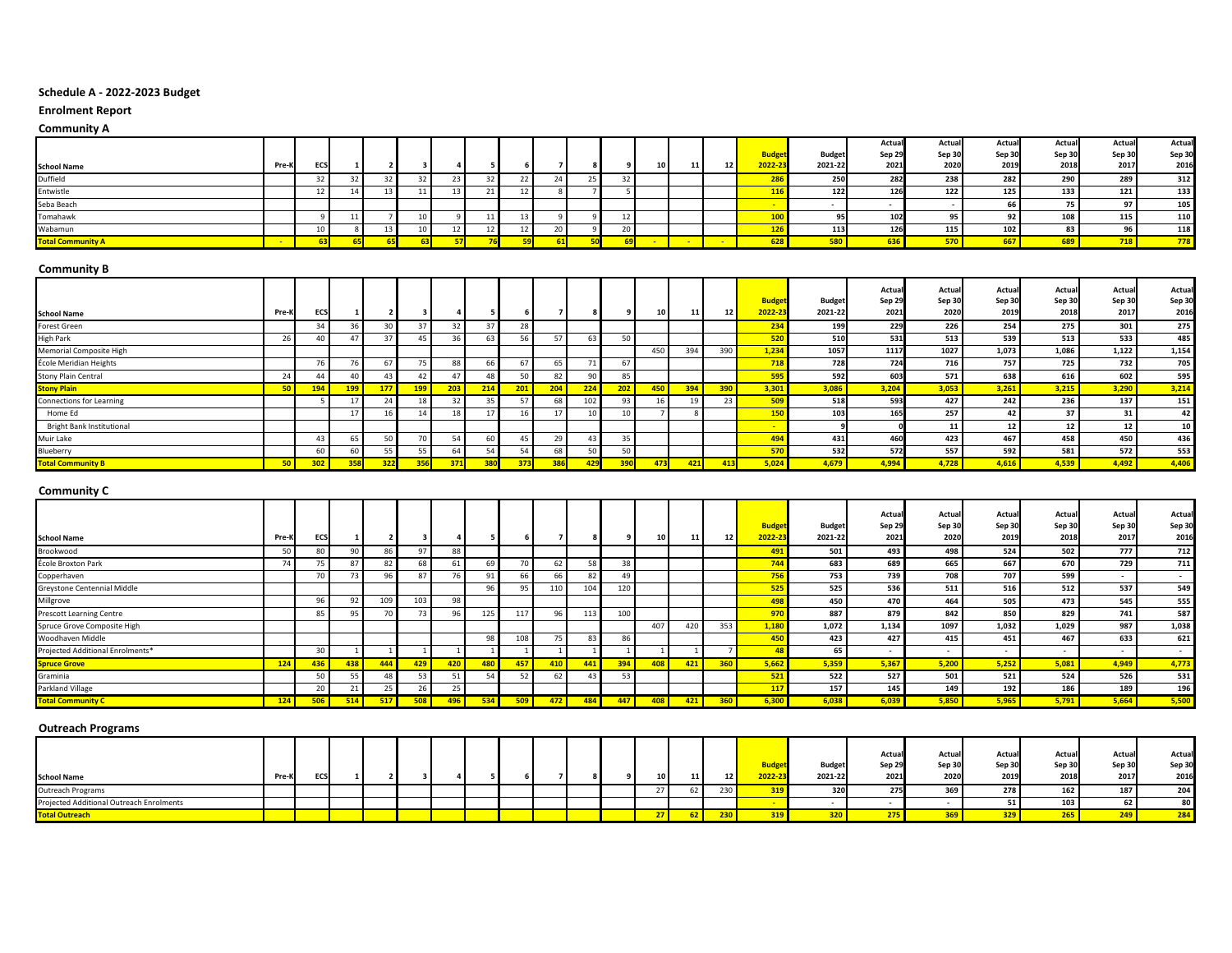# **Schedule B ‐ 2022‐23 Budget Budget Statement of Revenues and Expenses**

|                                     |     | <b>Budget</b> |      | <b>Budget</b>    |      |           | % Increase |
|-------------------------------------|-----|---------------|------|------------------|------|-----------|------------|
|                                     |     | 2022-23       |      | 2021-22          |      | Change    | (decrease) |
| <b>Revenues</b>                     |     |               |      |                  |      |           |            |
| Instruction (ECS to Grade 12)       | \$  | 103,566,094   | -Ś   | 98,963,589       | - \$ | 4,602,505 | 4.7%       |
| <b>School Generated Funds</b>       |     | 1,115,001     |      | 1,276,936        |      | (161,935) | $-12.7%$   |
| <b>Operations &amp; Maintenance</b> |     | 16,881,901    |      | 16,683,948       |      | 197,953   | 1.2%       |
| Transportation                      |     | 10,991,218    |      | 10,544,536       |      | 446,682   | 4.2%       |
| Board & System Administration       |     | 4,354,965     |      | 4,327,126        |      | 27,839    | 0.6%       |
| <b>External Services</b>            |     | 84,638        |      | 84,700           |      | (62)      | $-0.1%$    |
| <b>Total Revenues</b>               | \$  | 136,993,818   | \$   | 131,880,835      | Ŝ.   | 5,112,983 | 3.9%       |
| <b>Expenses</b>                     |     |               |      |                  |      |           |            |
| Instruction (ECS to Grade 12)       | \$  | 105,601,582   | - \$ | 100,963,589 \$   |      | 4,637,993 | 4.6%       |
| <b>School Generated Funds</b>       |     | 1,115,001     |      | 1,276,936        |      | (161,935) | $-12.7%$   |
| <b>Operations &amp; Maintenance</b> |     | 17,115,302    |      | 16,683,948       |      | 431,354   | 2.6%       |
| Transportation                      |     | 10,991,218    |      | 10,544,536       |      | 446,682   | 4.2%       |
| Board & System Administration       |     | 4,354,967     |      | 4,327,126        |      | 27,842    | 0.6%       |
| <b>External Services</b>            |     | 84,638        |      | 84,700           |      | (62)      | $-0.1%$    |
| <b>Total Expenses</b>               | \$  | 139,262,708   | Ś.   | 133,880,835      | Ŝ.   | 5,381,873 | 4.0%       |
| Surplus/(Deficit)                   | \$. | (2,268,890)   | \$   | $(2,000,000)$ \$ |      | (268,890) |            |

# **Accumulated Surplus from Operations**

|                                            |    | Projected        |                                      |                  |     | Projected                              |
|--------------------------------------------|----|------------------|--------------------------------------|------------------|-----|----------------------------------------|
|                                            |    | <b>Operating</b> | <b>Reserves at Projected Surplus</b> |                  |     | <b>Operating</b><br><b>Reserves at</b> |
|                                            |    | Aug 31, 2022     | (Deficit)                            | <b>Transfers</b> |     | Aug 31, 2023                           |
| Instruction                                | \$ | $4,756,351$ \$   | (2,035,489)                          | \$               | -\$ | 2,720,862                              |
| Board & System Administration              |    | 1,269,352        |                                      |                  |     | 1,269,352                              |
| <b>Operations &amp; Maintenance</b>        |    |                  | (233, 401)                           | 233,401          |     |                                        |
| Transportation                             |    |                  |                                      |                  |     |                                        |
| <b>External Services</b>                   |    |                  |                                      |                  |     |                                        |
| <b>Total</b>                               | \$ | $6,025,703$ \$   | (2,268,890)                          | \$<br>233,401    | .\$ | 3,990,214                              |
| Unrestricted                               | Ś. |                  |                                      |                  | Ś   |                                        |
| <b>Total Accumulated Surplus from</b>      |    |                  |                                      |                  |     |                                        |
| <b>Operations (Excluding SGF)</b>          | S. | 6,025,703        |                                      |                  | Ś.  | 3,990,214                              |
| <b>SGF</b>                                 |    | 958,645          |                                      |                  |     | 958,645                                |
| <b>Accumulated Surplus from Operations</b> |    | 6,984,348        |                                      |                  |     | 4,948,858                              |
| A.S.O. before SGF to expense Ratio         |    | 4.50%            |                                      |                  |     | 2.87%                                  |

Accumulated Surplus from Operations before SGF to Expense Ratio Cap (133,880,835 x .0315) \$ 4,217,246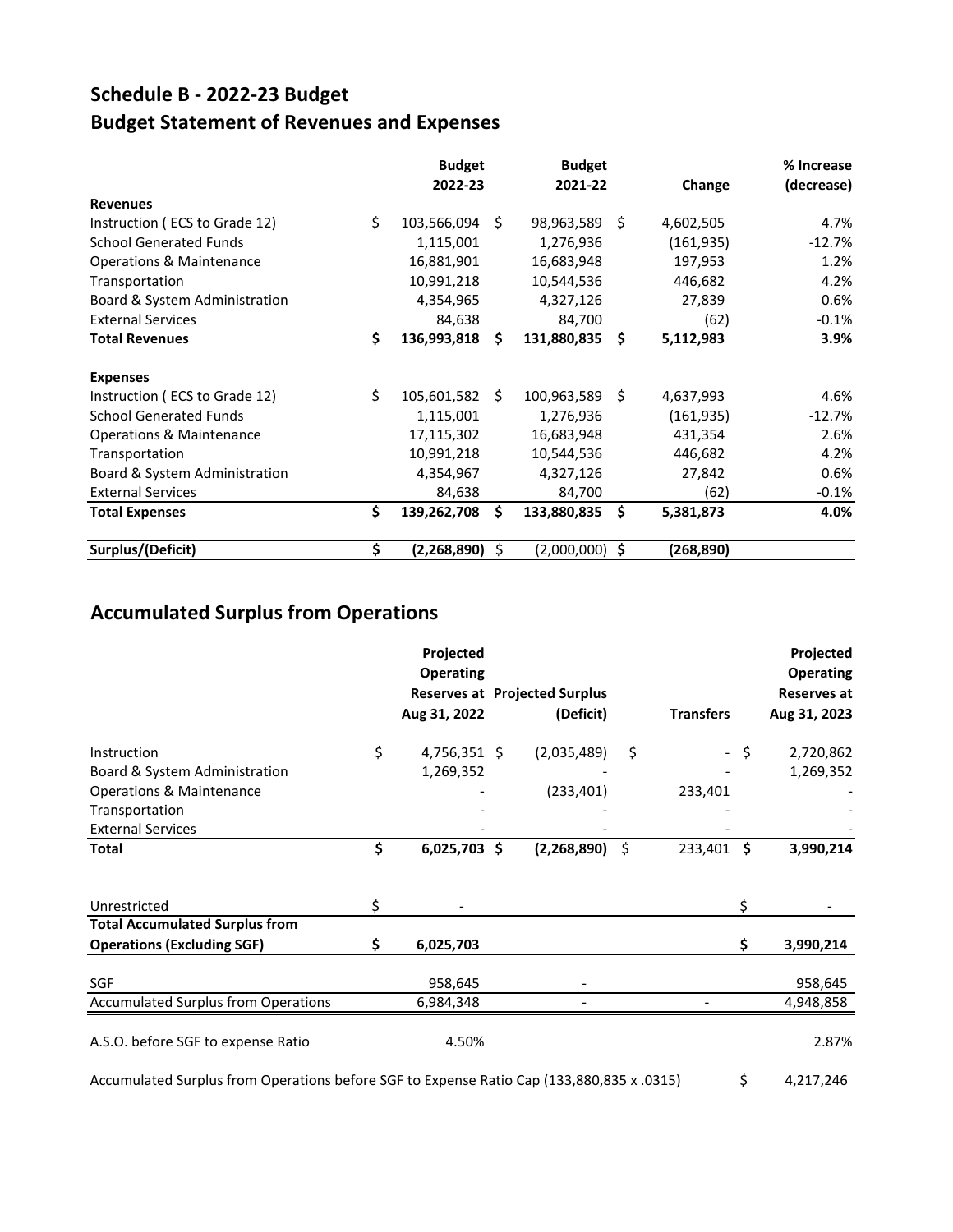#### **Schedule B ‐ 2022‐23 Budget**

#### **Budget of Revenues and Expenses By Program**

|                                                        |     |                  |     |                  |    | System         |              | <b>Operations &amp;</b> |     |                |     |                          |
|--------------------------------------------------------|-----|------------------|-----|------------------|----|----------------|--------------|-------------------------|-----|----------------|-----|--------------------------|
| <b>Revenues</b>                                        |     | Total            |     | Instruction      |    | Administration |              | <b>Maintenance</b>      |     | Transportation |     | <b>External Services</b> |
| Alberta Education                                      | Ś.  | 125,166,894      | Ś.  | 99,435,047       | Ŝ. | 4,284,908      | <sup>5</sup> | 11,784,529 \$           |     | 9,662,410      | Ś.  |                          |
| Alberta Infrastructure (Amortization of Capital Alloc) |     | 5,113,010        |     |                  |    |                |              | 5,097,372               |     |                |     | 15,638                   |
| Other - Government of Alberta                          |     |                  |     |                  |    |                |              |                         |     |                |     |                          |
| Federal Government and/or First Nations                |     | 1,823,434        |     | 1,768,377        |    | 55,057         |              |                         |     |                |     |                          |
| Other Alberta school authorities                       |     | 36,215           |     | 36,215           |    |                |              |                         |     |                |     |                          |
| School based course material fees                      |     | 2,240,708        |     | 2,240,708        |    |                |              |                         |     |                |     |                          |
| <b>Transportation fees</b>                             |     | 1,031,808        |     |                  |    |                |              |                         |     | 1,031,808      |     |                          |
| Other sales and services                               |     | 1,025,570        |     | 698,570          |    | 15,000         |              |                         |     | 297,000        |     | 15,000                   |
| Investment income                                      |     | 110,000          |     | 110,000          |    |                |              |                         |     |                |     |                          |
| <b>Gifts and Donations</b>                             |     | 304,909          |     | 304,909          |    |                |              |                         |     |                |     |                          |
| Fundraising                                            |     | 87,270           |     | 87,270           |    |                |              |                         |     |                |     |                          |
| <b>Rentals of facilities</b>                           |     | 54,000           |     |                  |    |                |              |                         |     |                |     | 54,000                   |
| <b>Total Revenues</b>                                  | \$. | 136,993,818      | Ś.  | 104,681,095      | Ŝ. | 4,354,965      | \$.          | 16.881.901              | \$. | 10.991.218     | Ŝ.  | 84.638                   |
| <b>Expenses</b>                                        |     |                  |     |                  |    |                |              |                         |     |                |     |                          |
| Certificated salaries                                  | Ś.  | 62,537,172 \$    |     | 62,022,973 \$    |    | 499,199 \$     |              |                         | \$  |                | \$  | 15,000                   |
| <b>Certificated benefits</b>                           |     | 14,358,555       |     | 14,214,687       |    | 143,868        |              |                         |     |                |     |                          |
| Non-certificated salaries and wages                    |     | 21,459,955       |     | 15,313,961       |    | 1,838,598      |              | 3,622,466               |     | 656,930        |     | 28,000                   |
| Non-certificated benefits                              |     | 6,540,600        |     | 4,764,340        |    | 478,304        |              | 1,133,606               |     | 164,349        |     |                          |
| Sub-total                                              |     | 104,896,282      |     | 96,315,964       |    | 2,959,968      |              | 4,756,072               |     | 821,278        |     | 43,000                   |
| Services, contracts and supplies                       |     | 27,315,433       |     | 9,379,209        |    | 1,235,111      |              | 6,502,045               |     | 10,173,069     |     | 26,000                   |
| Cost recoveries between programs                       |     |                  |     | 390,311          |    | (6,070)        |              | (370, 478)              |     | (13, 763)      |     |                          |
| Amortization of capital assets                         |     |                  |     |                  |    |                |              |                         |     |                |     |                          |
| Supported                                              |     | 5,878,489        |     |                  |    |                |              | 5,862,851               |     |                |     | 15,638                   |
| Unsupported                                            |     | 939,102          |     | 631,100          |    | 165,957        |              | 131,411                 |     | 10,634         |     |                          |
| Supported ARO                                          |     |                  |     |                  |    |                |              |                         |     |                |     |                          |
| Unsupported ARO                                        |     | 233,401          |     |                  |    |                |              | 233,401                 |     |                |     |                          |
| <b>Total Amortization</b>                              |     | 7,050,992        |     | 631,100          |    | 165,957        |              | 6,227,663               |     | 10,634         |     | 15,638                   |
| Interest on capital debt                               |     |                  |     |                  |    |                |              |                         |     |                |     |                          |
| Supported                                              |     |                  |     |                  |    |                |              |                         |     |                |     |                          |
| Unsupported                                            |     |                  |     |                  |    |                |              |                         |     |                |     |                          |
| Other interest charges                                 |     |                  |     |                  |    |                |              |                         |     |                |     |                          |
| Losses on disposal of capital assets                   |     |                  |     |                  |    |                |              |                         |     |                |     |                          |
| <b>Total Expenses</b>                                  | Ŝ   | 139,262,708      | \$. | 106,716,584      | Ŝ. | 4,354,965      | Ś.           | 17,115,302              | \$  | 10,991,218     | \$. | 84,638                   |
| Excess(Deficiency) of Revenues Over Expenses Before    |     |                  |     |                  |    |                |              |                         |     |                |     |                          |
| <b>Extraordinary Items</b>                             | \$  | $(2,268,890)$ \$ |     | $(2,035,489)$ \$ |    |                | \$           | $(233, 401)$ \$         |     |                | \$  |                          |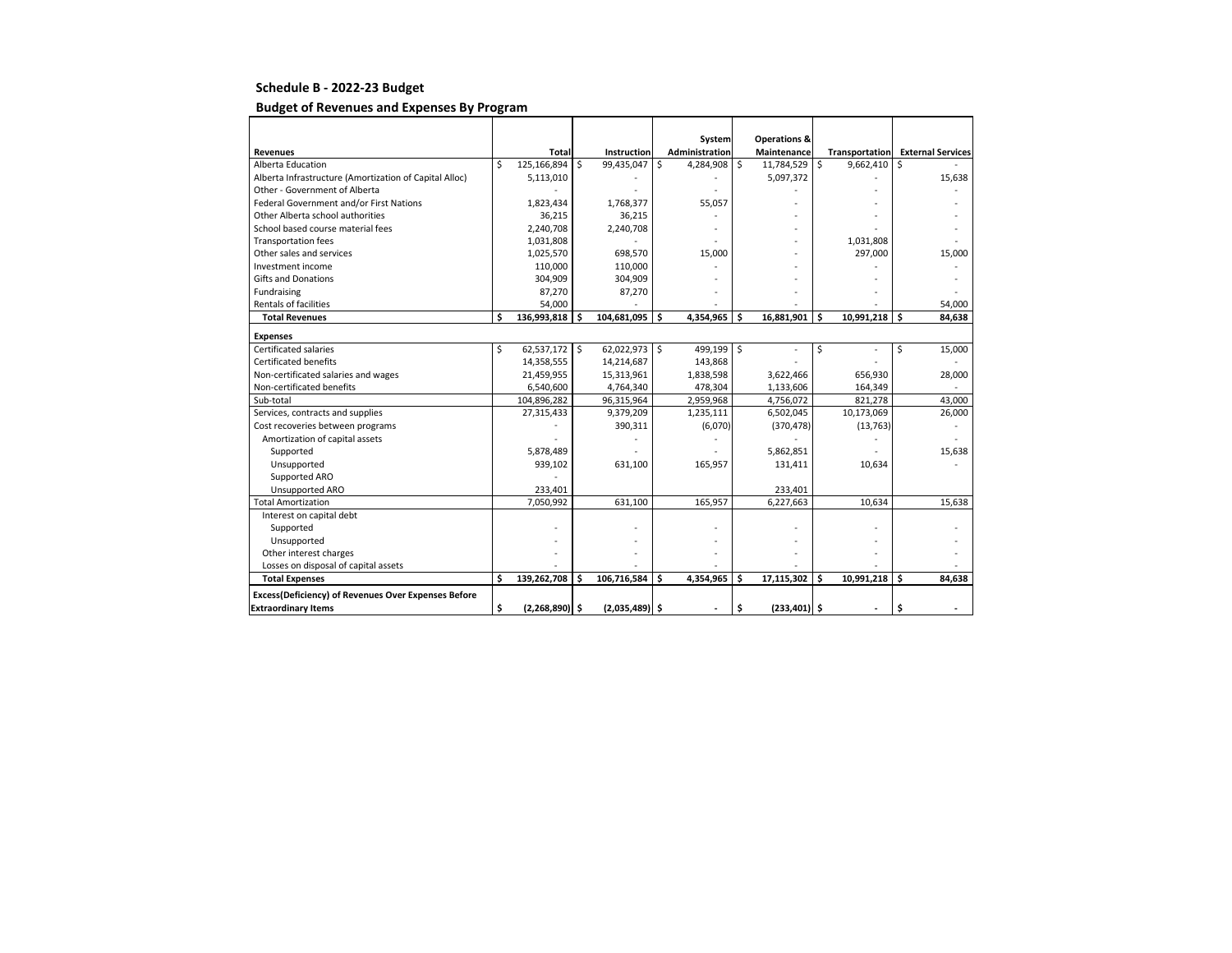# **Schedule B ‐ 2022‐23 Budget**

# **Revenues**

|                                                             | <b>Budget</b>      | <b>Budget</b> |            | % Increase |
|-------------------------------------------------------------|--------------------|---------------|------------|------------|
|                                                             | 2022-23            | 2021-22       | Change     | (decrease) |
| <b>Revenue Alberta Education</b>                            |                    |               |            |            |
| <b>Base Instruction</b>                                     |                    |               |            |            |
| <b>Early Learning</b>                                       | \$<br>2,994,030 \$ | 2,902,230 \$  | 91,800     | 3.2%       |
| Grades 1 - 9                                                | 47,459,223         | 46,062,750    | 1,396,473  | 3.0%       |
| <b>High Schools</b>                                         | 17,159,891         | 15,633,364    | 1,526,527  | 9.8%       |
| <b>Rural Small Schools</b>                                  | 2,656,300          | 2,550,000     | 106,300    | 4.2%       |
| <b>Home Education</b>                                       | 271,428            | 175,100       | 96,328     | 55.0%      |
| Outreach Programs                                           | 150,000            | 150,000       |            | 0.0%       |
| <b>Distance Education</b>                                   | 4,050              | 24,623        | (20, 573)  | $-83.6%$   |
| <b>Base Instruction Subtotal</b>                            | 70,694,922         | 67,498,068    | 3,196,855  | 4.7%       |
|                                                             |                    |               |            |            |
| <b>Services &amp; Supports</b>                              |                    |               |            |            |
| Specialized Learning Support (SLS)                          | 7,845,207          | 7,574,669     | 270,538    | 3.6%       |
| Specialized Learning Support - Kindergarten (Severe)        | 964,600            | 1,026,700     | (62, 100)  | $-6.0%$    |
| First Nations, Metis and Inuit Education                    | 1,671,851          | 1,521,777     | 150,074    | 9.9%       |
| English as a Second Language                                | 143,640            | 121,920       | 21,720     | 17.8%      |
| Refugee Student                                             | 18,700             | 22,000        | (3,300)    | $-15.0%$   |
| Institutional Program (EPI)                                 |                    | 248,336       | (248, 336) | $-100.0%$  |
| Moderate Language Delay Grant (Pre-K & SLS K)               | 124,000            | 80,000        | 44,000     | 55.0%      |
| ECS Program Unit Funding (PUF) <sup>3</sup>                 | 1,689,000          | 1,809,000     | (120,000)  | $-6.6%$    |
| <b>Services &amp; Supports Subtotal</b>                     | 12,456,999         | 12,404,402    | 52,596     | 0.4%       |
| <b>Schools</b>                                              |                    |               |            |            |
| <b>Operations &amp; Maintenance Grant</b>                   | 9,499,032          | 9,228,455     | 270,577    | 2.9%       |
| SuperNet                                                    | 231,744            | 241,344       | (9,600)    | $-4.0%$    |
| Transportation - Urban                                      | 2,659,257          | 2,542,311     | 116,946    | 4.6%       |
| Transportation - Rural                                      | 6,227,696          | 5,953,820     | 273,876    | 4.6%       |
| <b>Transportation - Special</b>                             | 622,552            | 595,174       | 27,378     | 4.6%       |
| Transportation - Early Learning (PUF)                       | 100,299            | 95,888        | 4,411      | 4.6%       |
| Transportation - Early Learning Family Oriented Programming | 52,606             | 50,293        | 2,313      | 4.6%       |
| Infrastructure Maintenance and Renewal                      | 1,288,274          | 1,462,579     | (174, 305) | $-11.9%$   |
| <b>Schools Subtotal</b>                                     | 20,681,460         | 20,169,864    | 511,596    | 2.5%       |
|                                                             |                    |               |            |            |
| Community                                                   |                    |               |            |            |
| Socio-Economic Status                                       | 1,410,547          | 1,355,814     | 54,733     | 4.0%       |
| Geographic                                                  | 1,275,237          | 1,268,023     | 7,214      | 0.6%       |
| <b>School Nutrition Program</b>                             | 200,000            | 200,000       |            | 0.0%       |
| <b>Community Subtotal</b>                                   | 2,885,785          | 2,823,837     | 61,947     | 2.2%       |
| <b>Jurisdictions</b>                                        |                    |               |            |            |
| <b>System Administration</b>                                | 4,237,458          | 4,237,450     | 8          | 0.0%       |
| <b>Bridge Funding</b>                                       |                    |               |            |            |
| <b>Bridge Funding Framework</b>                             | 6,354,592          | 5,846,055     | 508,537    | 8.7%       |
|                                                             |                    |               |            |            |
| <b>Other Alberta Education</b>                              |                    |               |            |            |
| Government contributions to ATRF                            | 6,275,000          | 6,305,982     | (30, 982)  | $-0.5%$    |
| Other (includes secondments)                                | 575,912            | 227,291       | 348,621    | 153.4%     |
| Other Alberta Education System Instructional Support        |                    | 50,000        | (50,000)   | $-100.0\%$ |
| Alberta Education School Based Revenues or Grants           | 99,009             |               | 99,009     | 100.0%     |
| <b>Other Alberta Grants</b>                                 |                    | 16,150        | (16, 150)  | $-100.0%$  |
| <b>Other Alberta Education Subtotal</b>                     | 6,949,921          | 6,599,423     | 350,498    | 5.3%       |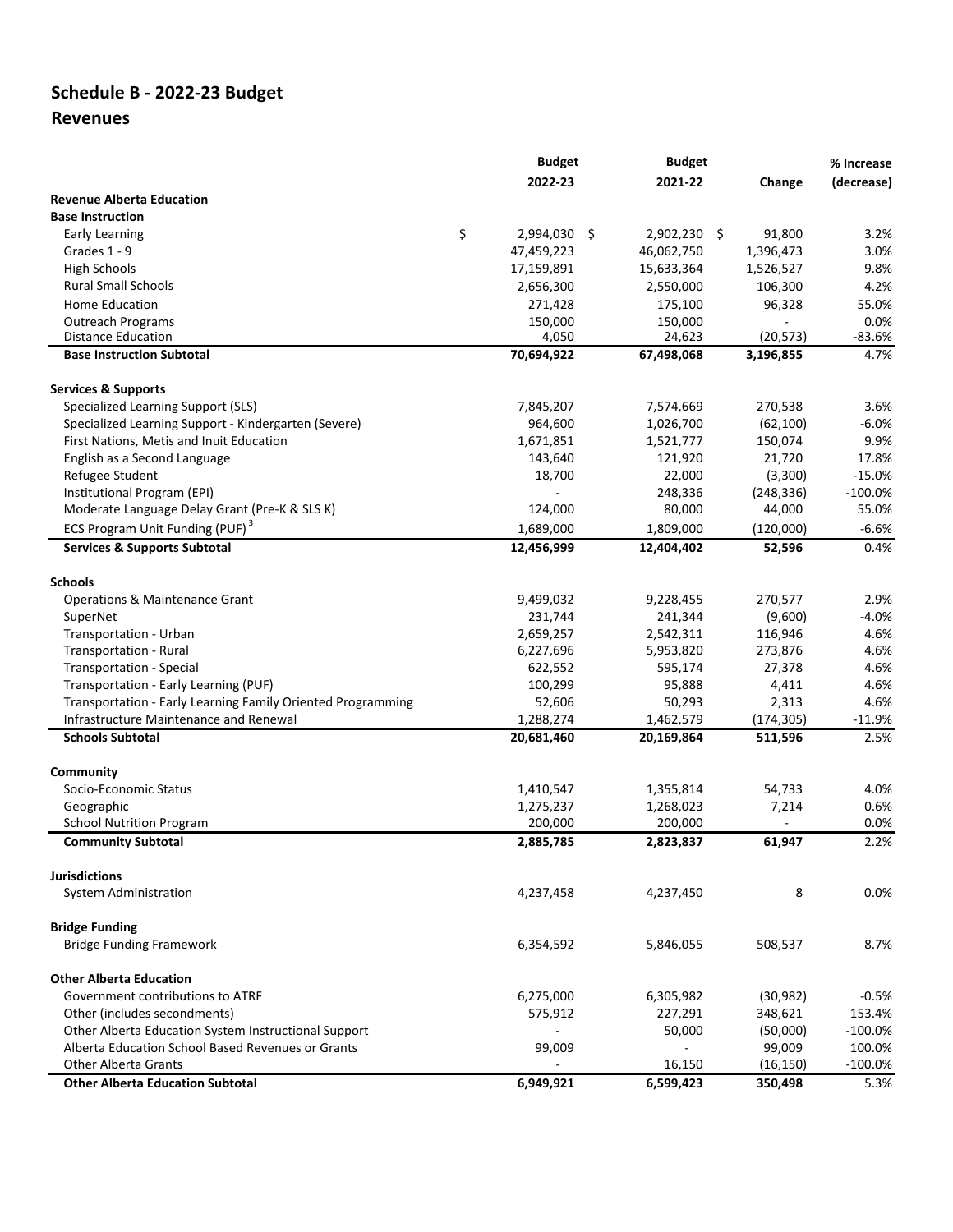# **Schedule B ‐ 2022‐23 Budget**

### **Revenues**

|                                                         | <b>Budget</b>            | <b>Budget</b> |                          | % Increase |
|---------------------------------------------------------|--------------------------|---------------|--------------------------|------------|
|                                                         | 2022-23                  | 2021-22       | Change                   | (decrease) |
| <b>Federal French Funding (Through Alberta Ed)</b>      |                          |               |                          |            |
| <b>Federal French Funding</b>                           | 140,279                  | 140,279       |                          | $0.0\%$    |
| <b>Amortization of Capital Allocations</b>              |                          |               |                          |            |
| Amortization of Capital Allocations - AB Education      | 765,479                  | 469,870       | 295,609                  | 62.9%      |
| <b>Total Alberta Education</b>                          | 125,166,894              | 120,189,249   | 4,977,646                | 4.1%       |
|                                                         |                          |               |                          |            |
| Alberta Infrastructure                                  |                          |               |                          |            |
| Amortization of Capital Allocations - AB Infrastructure | 5,113,010                | 5,287,400     | (174, 390)               | $-3.3%$    |
| <b>Federal Government</b>                               |                          |               |                          |            |
| <b>First Nations tuition</b>                            | 1,376,430                | 1,131,020     | 245,410                  | 21.7%      |
| Other federal grants                                    | 447,004                  | 125,608       | 321,396                  | 255.9%     |
| <b>Federal Government Subtotal</b>                      | 1,823,434                | 1,256,628     | 566,806                  | 45.1%      |
| <b>Alberta School Authorities</b>                       |                          |               |                          |            |
| <b>Tuition fees</b>                                     | 36,215                   | 36,215        |                          | 0.0%       |
| Fees                                                    |                          |               |                          |            |
| Optional courses                                        | 326,343                  | 306,608       | 19,735                   | 6.4%       |
| Activity fees - field trips                             | 754,658                  | 728,678       | 25,980                   | 3.6%       |
| Activity fees - cultural events                         | 118,245                  | 110,469       | 7,776                    | 7.0%       |
| Full time kindergarten                                  | 277,000                  | 313,000       | (36,000)                 | $-11.5%$   |
| Other course material fees                              | 211,977                  | 207,007       | 4,970                    | 2.4%       |
| Extra-curricular fees                                   | 402,035                  | 418,037       | (16,002)                 | $-3.8%$    |
| Non-curricular travel/field trips                       | 150,450                  | 159,250       | (8,800)                  | $-5.5%$    |
| Transportation fees - eligible                          | 318,807                  | 318,807       |                          | 0.0%       |
| Transportation fees - ineligible                        | 452,689                  | 452,689       |                          | 0.0%       |
| Transportation fees - private                           | 41,950                   | 41,950        |                          | 0.0%       |
| Transportation fees - cross attendance                  | 171,367                  | 176,067       | (4,700)                  | $-2.7%$    |
| Transportation fees - alternate seat                    | 46,995                   | 46,995        | $\overline{\phantom{a}}$ | 0.0%       |
| <b>Fees Subtotal</b>                                    | 3,272,516                | 3,279,557     | (7,041)                  | $-0.2%$    |
| <b>Other Sales and Services</b>                         |                          |               |                          |            |
| Transportation insurance (private organizations)        | 270,000                  | 243,542       | 26,458                   | 10.9%      |
| Tuition fees - foreign and out of jurisdiction          | $\overline{\phantom{a}}$ | 22,500        | (22, 500)                | $-100.0\%$ |
| Tuition fees - adults                                   | 15,000                   | 15,000        |                          | 0.0%       |
| Hot lunch - milk programs                               | 5,500                    | 9,000         | (3,500)                  | $-38.9%$   |
| Play partners                                           | 28,800                   | 43,200        | (14, 400)                | $-33.3%$   |
| Special events and graduations                          | 106,500                  | 169,800       | (63, 300)                | $-37.3%$   |
| Sales of supplies and services to students              | 74,889                   | 84,172        | (9, 283)                 | $-11.0%$   |
| Miscellaneous sales                                     | 524,881                  | 534,984       | (10, 103)                | $-1.9%$    |
| <b>Other Sales and Services Subtotal</b>                | 1,025,570                | 1,122,198     | (96, 628)                | $-8.6%$    |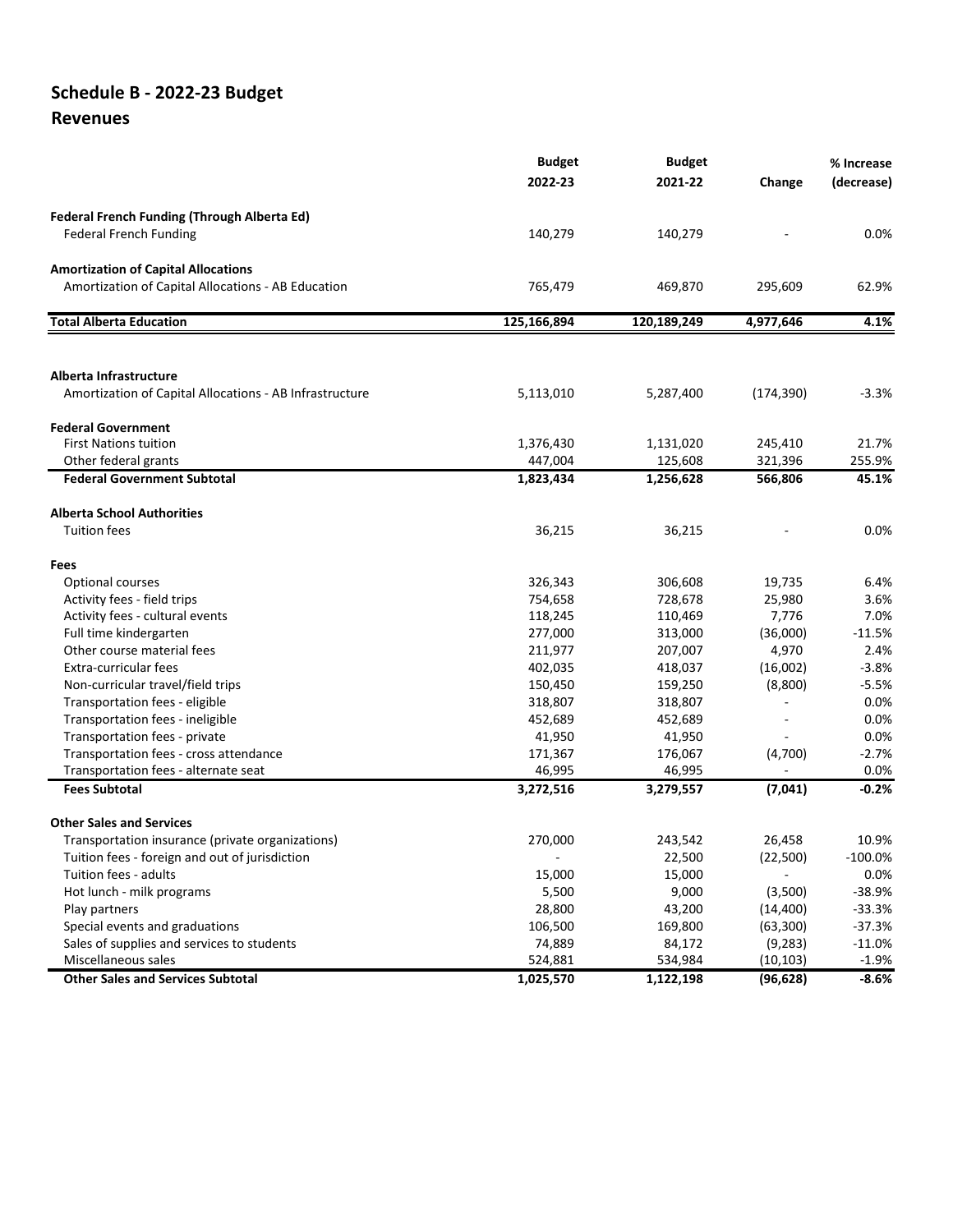# **Schedule B ‐ 2022‐23 Budget Revenues**

|                                                          | <b>Budget</b><br>2022-23 | <b>Budget</b><br>2021-22 | Change      | % Increase<br>(decrease) |
|----------------------------------------------------------|--------------------------|--------------------------|-------------|--------------------------|
| <b>Investment Income</b><br>Interest & investment income | 110,000                  | 135,000                  | (25,000)    | $-18.5%$                 |
| <b>Gifts and Donations</b><br>Donations                  | 304,909                  | 407,899                  | (102,990)   | $-25.2%$                 |
| <b>Rental of Facilities</b><br>Rentals - facilities      | 54,000                   | 54,000                   |             | 0.0%                     |
| <b>Fundraising</b><br>Fundraising                        | 87,270                   | 112,690                  | (25, 420)   | $-22.6%$                 |
| <b>Total Revenues</b>                                    | Ŝ<br>136,993,818         | 131,880,835<br>S         | \$5,112,983 | 3.9%                     |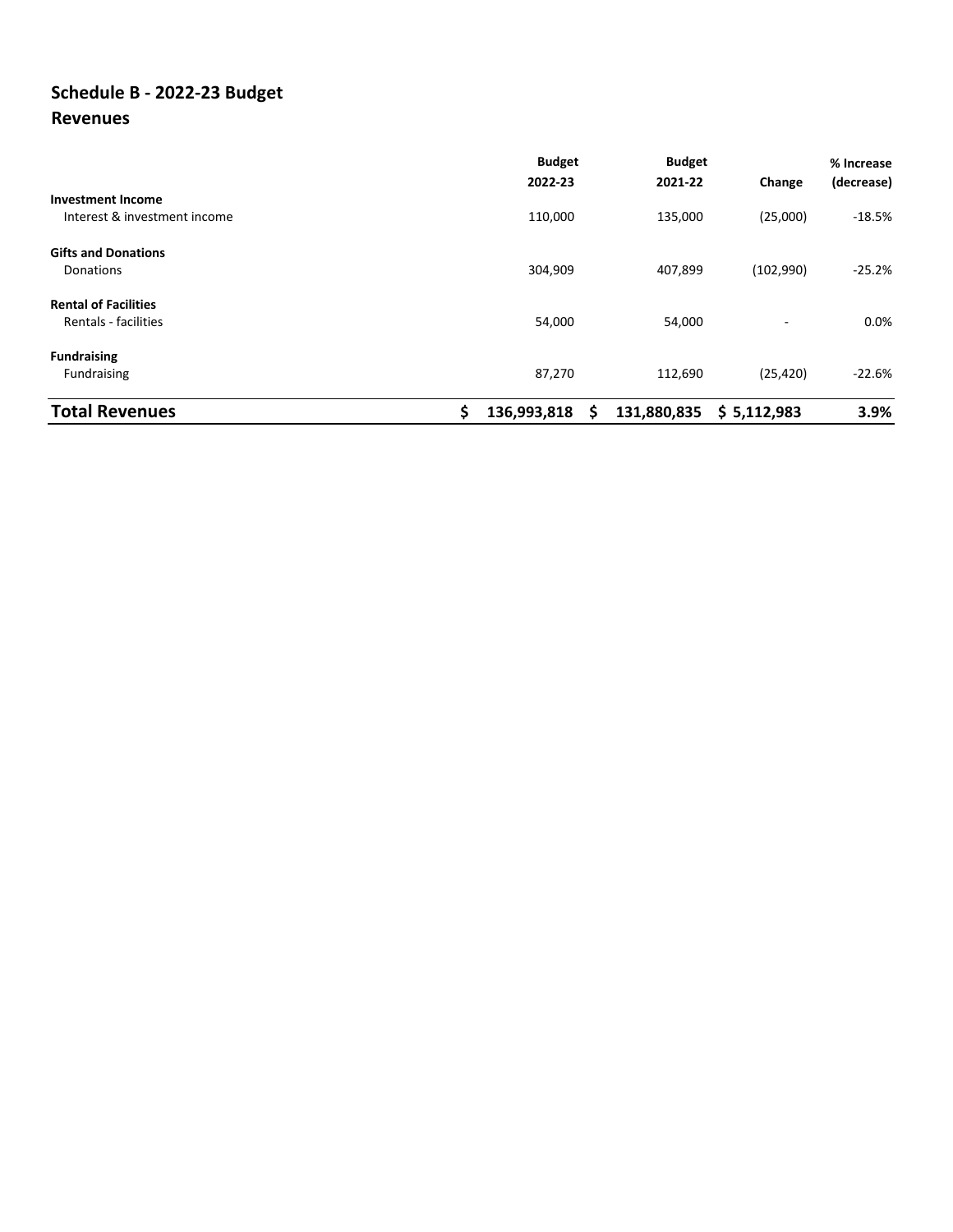# **Schedule B ‐ 2022‐23 Budget Expenses**

|                                     | <b>Budget</b> |  |                | <b>Budget</b> |           | % Increase |
|-------------------------------------|---------------|--|----------------|---------------|-----------|------------|
|                                     | 2022-23       |  | 2021-22        |               | Change    | (decrease) |
| <b>By Program</b>                   |               |  |                |               |           |            |
| Instruction                         | 106,716,583   |  | 102,240,522 \$ |               | 4,476,061 | 4.4%       |
| Board & System Administration       | 4,354,968     |  | 4,327,129      |               | 27,839    | 0.6%       |
| <b>Operations &amp; Maintenance</b> | 15,827,028    |  | 15,221,369     |               | 605,659   | 4.0%       |
| Infrastructure Maintenance Renewal  | 1,288,274     |  | 1,462,579      |               | (174,305) | $-11.9\%$  |
| Transportation                      | 10,991,218    |  | 10,544,536     |               | 446,682   | 4.2%       |
| <b>External Services</b>            | 84,638        |  | 84,700         |               | (62)      | $-0.1%$    |
| <b>Total Expenses</b>               | 139,262,708   |  | 133,880,835    |               | 5,381,873 | 4.0%       |

|                                        | <b>Budget</b><br>2022-23 | <b>Budget</b><br>2021-22 | Change     | % Increase<br>(decrease) |
|----------------------------------------|--------------------------|--------------------------|------------|--------------------------|
| <b>By Category</b>                     |                          |                          |            |                          |
| Salaries, wages and benefits           | 104,896,282              | 99,167,824 \$            | 5,728,458  | 5.8%                     |
| Services, contracts and supplies       | 24,912,158               | 25,155,031               | (242, 873) | $-1.0\%$                 |
| <b>School Generated Funds</b>          | 1,115,001                | 1,276,936                | (161, 935) | $-12.7\%$                |
| Infrastructure Maintenance Renewal     | 1,288,274                | 1,462,579                | (174,305)  | $-11.9\%$                |
| Amortization of property and equipment | 7,050,992                | 6,818,465                | 232,527    | 3.4%                     |
| <b>Total Expenses</b>                  | 139,262,708              | 133,880,835              | 5,381,873  | 4.0%                     |